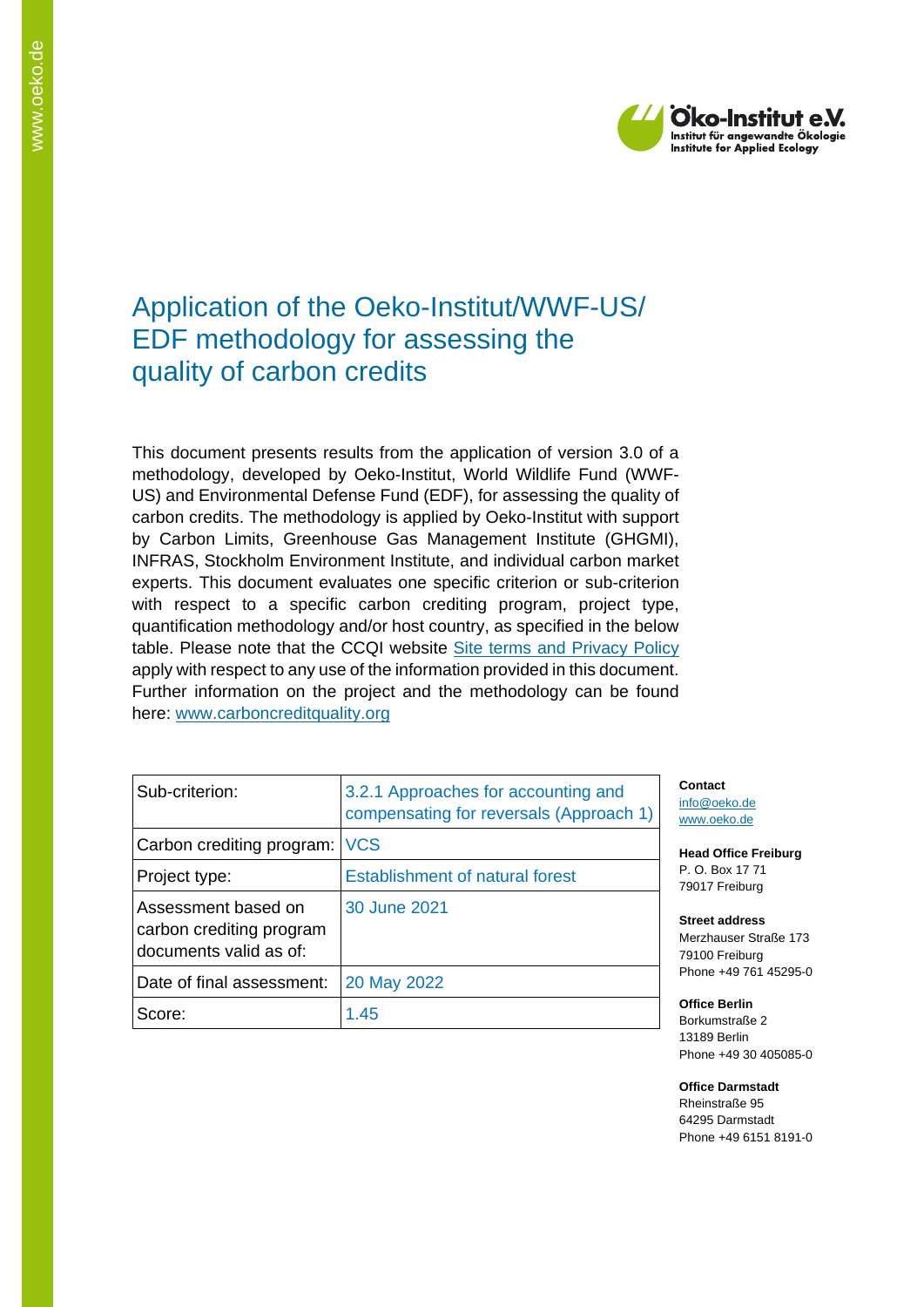# **Assessment**

The methodology assesses the robustness of the carbon crediting program´s approach to account and compensate for reversals. Carbon crediting programs employ the following three approaches for accounting and compensating for reversals:

- **Temporary carbon credits (Approach 1a):** credits that expire after a certain period and need to be replaced by other carbon market units, irrespective of whether a reversal occurred;
- **Monitoring and compensation for reversals (Approach 1b):** monitoring of any (potential) reversals and the compensation for the reversal through the cancellation of other carbon market units;
- **Discounting (Approach 1c):** discounting of emission reductions or using lower baselines that result in fewer emission reductions or removals that are credited in order to account for possible future reversals.

Usually, a carbon crediting program only pursues *one* of these three approaches for a given project type and geographical area. The assessment is thus applied to the relevant approach only and the scoring result for the relevant approach constitutes the score for sub-criterion 3.2.1. In situations where a program uses another approach than the above three approaches to account and compensate for reversals, the users of the methodology may use expert judgment to assess the robustness of the relevant approach. The VCS applies approach 1b.

# **Approach 1b**

## **Relevant scoring methodology provisions**

Monitoring and compensation for reversals is the predominant approach of carbon crediting programs to address non-permanence. The robustness of this approach depends on several design aspects. The methodology therefore considers several indicators to assess the application of this approach. All of these indicators are assessed at program level and, where the program's requirements differ between project types, quantification methodologies and/or geographical areas, also taking into account the specific provisions of the program related to the relevant project types, quantification methodologies and/or geographical areas.

# **Indicator 3.2.1.1**

## **Relevant scoring methodology provisions**

The methodology assesses the carbon crediting program provisions for the minimum time period for which the occurrence of any reversals must be monitored, reported and compensated for. The longer this period is, the higher is the likelihood that reversals occurring within the time horizon relevant for avoiding dangerous climate change are appropriately addressed. The following table specifies which score is assigned for which minimum duration: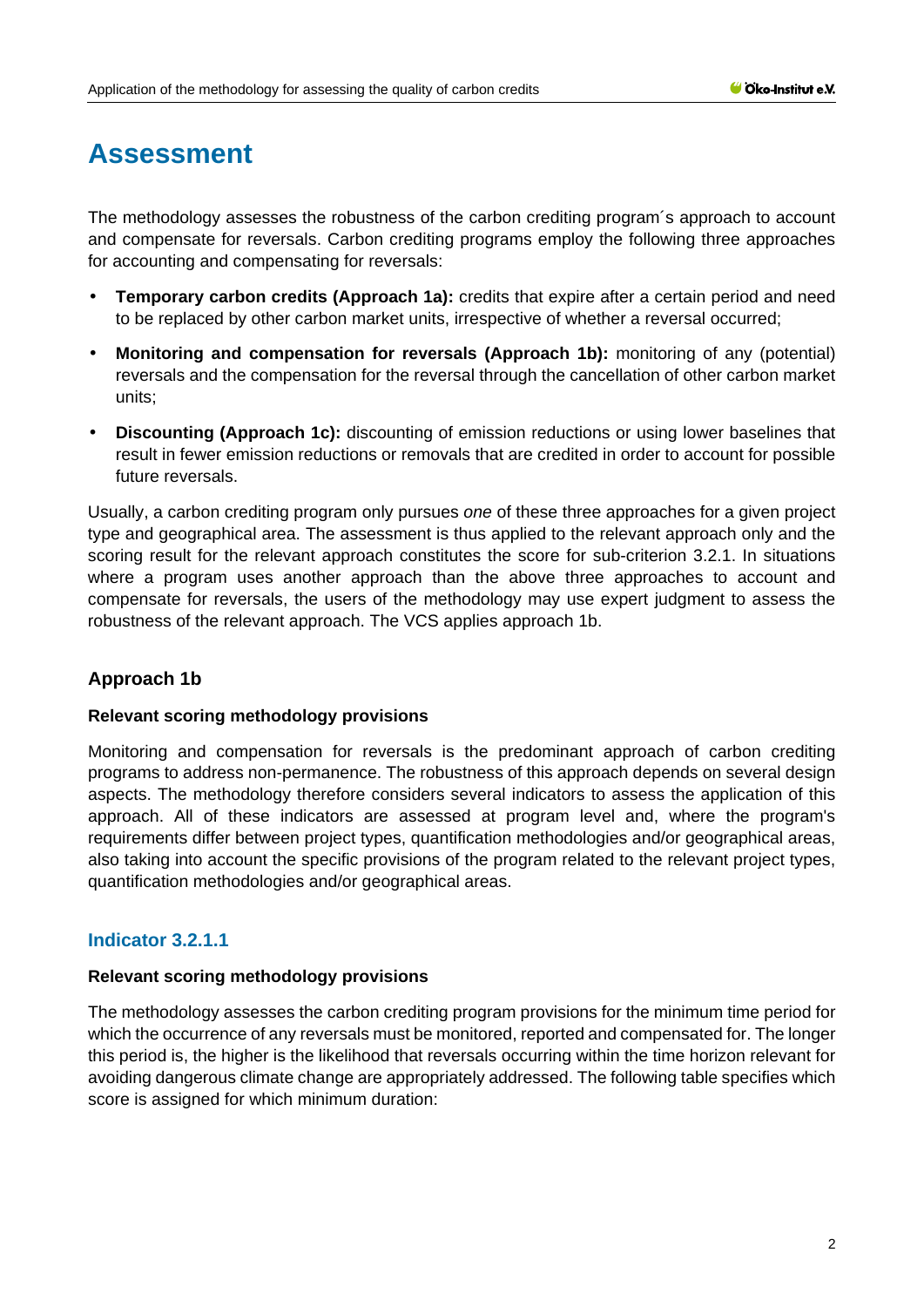| Period for which monitoring, and reporting of reversals is required (from the start<br>of the first crediting period) |  |
|-----------------------------------------------------------------------------------------------------------------------|--|
| 100 years or longer                                                                                                   |  |
| $>= 60$ years                                                                                                         |  |
| $>=$ 30 years                                                                                                         |  |
| Shorter                                                                                                               |  |

#### **Period for which monitoring, and reporting of reversals is required (from the start Score**

#### **Information sources considered**

- 1 VCS Standard v4.1 (Update of April 2021), available at [https://verra.org/wp](https://verra.org/wp-content/uploads/2021/04/VCS-Standard_v4.1.pdf)[content/uploads/2021/04/VCS-Standard\\_v4.1.pdf](https://verra.org/wp-content/uploads/2021/04/VCS-Standard_v4.1.pdf)
- 2 VCS Registration and issuance process v4.0 (September 2019), available at [https://verra.org/wp-content/uploads/2019/09/Registration\\_and\\_Issuance\\_Process\\_v4.0.pdf](https://verra.org/wp-content/uploads/2019/09/Registration_and_Issuance_Process_v4.0.pdf)

## **Relevant carbon crediting program provisions**

Provision 1 Source 1, sections 3.8.3 and 3.4: "For all other AFOLU projects […] the project crediting period shall be a minimum of 20 years up to a maximum of 100 years, which may be renewed at most four times with a total project crediting period not to exceed 100 years".

> "In order to complete the project verification process, project proponents shall prepare a monitoring report, which describes the data and information related to the monitoring of GHG emission reductions or removals".

- Provision 2 Source 1, section 3.2.18: "where projects fail to submit a verification report within five or ten years from the previous verification event, a percentage of buffer credits is put on hold under the conservative assumption that the carbon benefits represented by buffer credits held in the AFOLU pooled buffer account may have been reversed or lost in the field. Where projects fail to submit a verification report within 15 years from the previous verification event, buffer credits are cancelled under the same assumption."
- Provision 3 Source 1, section 3.2.19: "The remaining balance of buffer credits is cancelled at the end of the project crediting period."
- Provision 4 Source 2, section 5.3.4: "Where a project fails to submit a verification report to the Verra registry within five years of its last verification, 50 percent of the buffer credits associated with the project shall be put on hold. After a further five years, all of its remaining buffer credits shall be put on hold. Where no subsequent verification report has been presented within a period of 15 years, **and the project crediting period has not yet expired**, buffer credits shall be cancelled from the AFOLU pooled buffer account in an amount equivalent to the total number of VCUs issued to the project (including buffer credits put on hold) and the project shall be labeled as *inactive*."
- Provision 5 Source 2, section 5.3.5: "Where buffer credits are put on hold because a project does not submit a verification report within five years of the previous verification, the project may re-claim buffer credits. A new verification report shall be submitted prior to the expiration of the project crediting period. Verra shall re-assign buffer credits that have been put on hold in accordance with the procedure set out in Section 5.1.1 above. **The**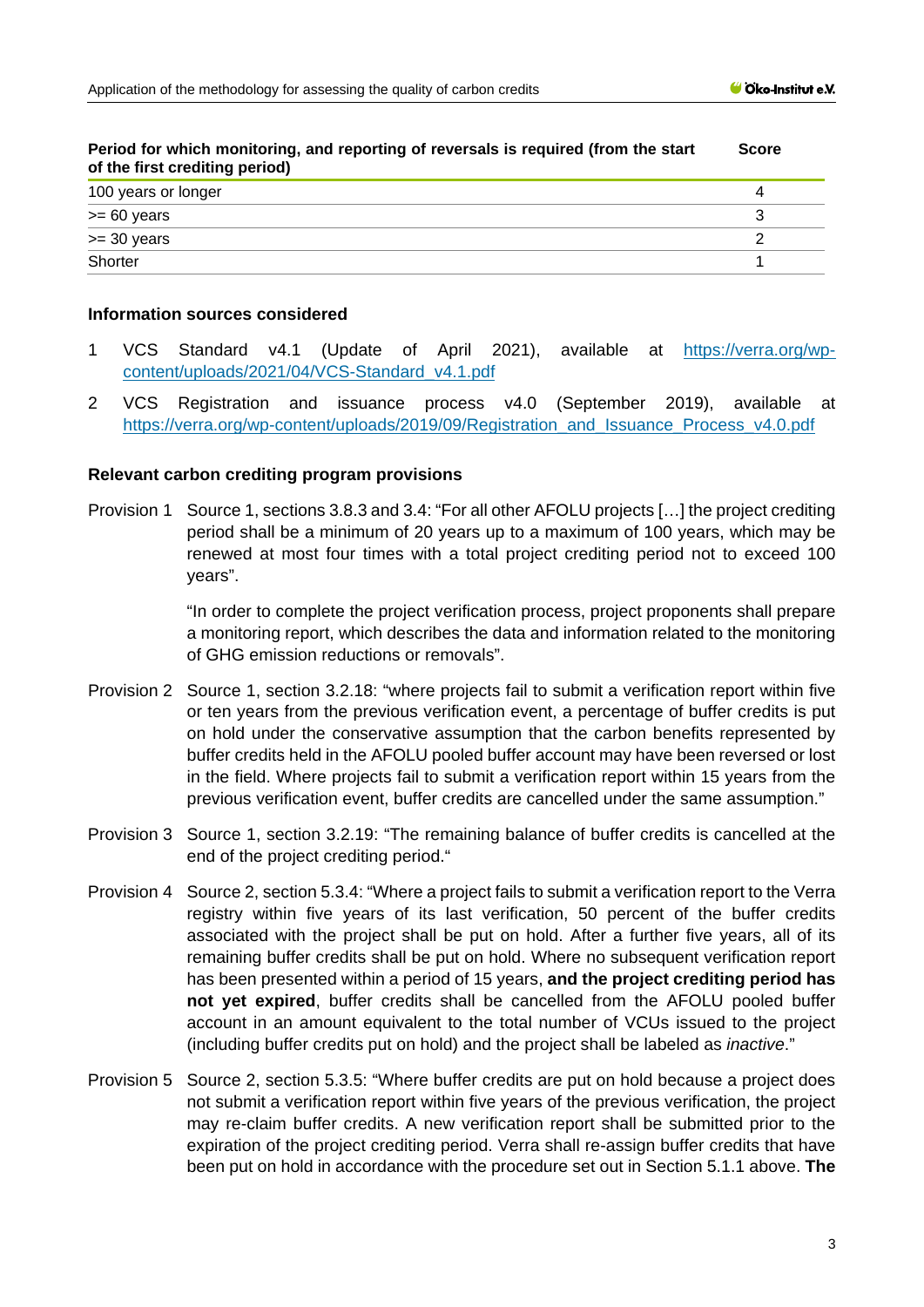# **remaining balance of buffer credits associated with a project shall be cancelled at the end of the project crediting period**."

## **Assessment outcome**

The approach is assigned a score of 1.

#### **Justification of assessment**

Under the VCS, a project could run for only one crediting period of 20 years that is not renewed (provision 1). In that case, monitoring and compensating for reversals would only be ensured for a time horizon of 20 years. Provisions 2-5 imply that verification (and thus also monitoring and reporting of reversals) is only required through the end of a project's crediting period. This was confirmed by VCS in personal communication. For that reason, the approach by VCS is assigned a score of 1.

## **Indicator 3.2.1.2**

## **Relevant scoring methodology provisions**

The methodology assesses the approaches employed by carbon crediting programs to address the risk of potential reversals in case of discontinuation of monitoring. If monitoring of reversals discontinues prior to the required time horizon, the occurrence of a reversal cannot be excluded. In some instances, activity owners might even cease monitoring because of a reversal. The approaches employed by carbon crediting programs to address the risk of potential reversals in case of discontinuation of monitoring are scored as follows:

| <b>Program requirements</b>                                                                                                                                                | <b>Score</b> |  |
|----------------------------------------------------------------------------------------------------------------------------------------------------------------------------|--------------|--|
| All carbon credits previously issued to the project must be compensated for within<br>1 year after the monitoring or verification report was due                           |              |  |
| All carbon credits previously issued to the project must be compensated for, with a<br>grace period longer than 1 year after the monitoring or verification report was due |              |  |
| Only a fraction of carbon credits (e.g., those set aside in a pooled buffer reserve) must<br>be used to compensate for a possible reversal                                 |              |  |
| No action is required, or no time limit is indicated for compensation                                                                                                      |              |  |

## **Information sources considered**

1 VCS Registration and issuance process v4.0 (September 2019), available at [https://verra.org/wp-content/uploads/2019/09/Registration\\_and\\_Issuance\\_Process\\_v4.0.pdf](https://verra.org/wp-content/uploads/2019/09/Registration_and_Issuance_Process_v4.0.pdf)

#### **Relevant carbon crediting program provisions**

Provision 1 Source 1, section 5.3.4: "Where a project fails to submit a verification report to the Verra registry within five years of its last verification, 50 percent of the buffer credits associated with the project shall be put on hold. After a further five years, all of its remaining buffer credits shall be put on hold. Where no subsequent verification report has been presented within a period of 15 years, and the project crediting period has not yet expired, buffer credits shall be cancelled from the AFOLU pooled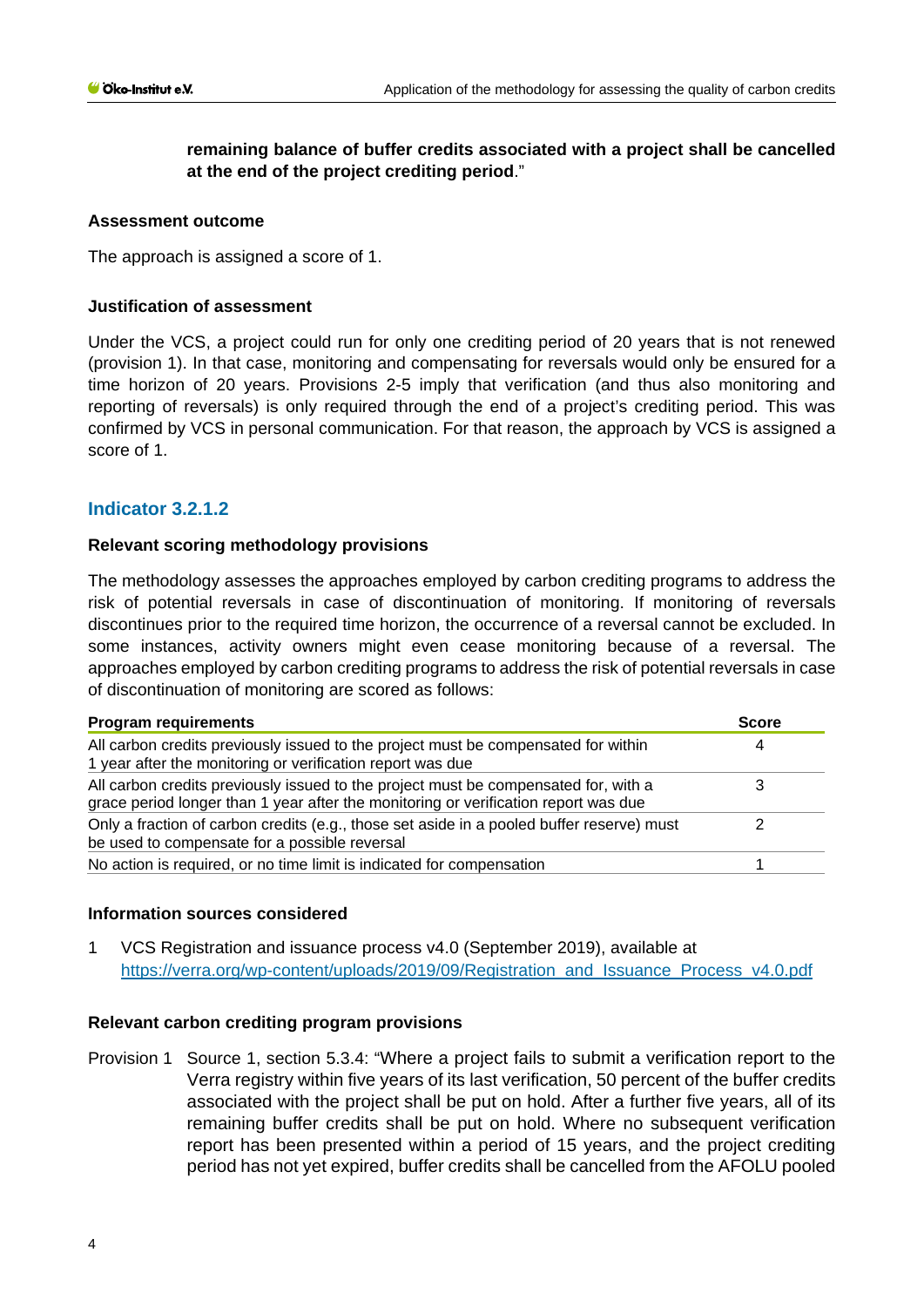buffer account in an amount equivalent to the total number of VCUs issued to the project (including buffer credits put on hold) and the project shall be labelled as inactive".

#### **Assessment outcome**

The approach is assigned a score of 3.

#### **Justification of assessment**

The VCS has robust rules in place in order to react to a failure to submit a verification report and it requires the compensation of all issued credits in that event. Yet, a grace period of 15 years is provided to submit such a report.

## **Indicator 3.2.1.3**

#### **Relevant scoring methodology provisions**

The methodology assesses whether and how carbon crediting programs address any reversals that might occur after the end of the required time horizon for monitoring reversals. The following table specifies the scoring approach for the carbon crediting programs provisions to address potential reversals after the end of regular monitoring:

| <b>Program requirements</b>                                                              | <b>Score</b> |
|------------------------------------------------------------------------------------------|--------------|
| The project's credits held in a buffer reserve are retired                               |              |
| The project's credits held in a buffer reserve stay in the reserve without retiring them |              |
| No action required (all credits are issued to the project owners)                        |              |

#### **Information sources considered**

- 1 VCS Standard v4.1 (Update of April 2021), available at [https://verra.org/wp](https://verra.org/wp-content/uploads/2021/04/VCS-Standard_v4.1.pdf)[content/uploads/2021/04/VCS-Standard\\_v4.1.pdf](https://verra.org/wp-content/uploads/2021/04/VCS-Standard_v4.1.pdf)
- 2 VCS Registration and issuance process v4.0 (September 2019), available at [https://verra.org/wp-content/uploads/2019/09/Registration\\_and\\_Issuance\\_Process\\_v4.0.pdf](https://verra.org/wp-content/uploads/2019/09/Registration_and_Issuance_Process_v4.0.pdf)

#### **Relevant carbon crediting program provisions**

Provision 1 Source 1, section 3.2.19 and source 2, section 5.3.5: "The remaining balance of buffer credits associated with a project shall be cancelled at the end of the project crediting period".

#### **Assessment outcome**

The approach is assigned a score of 4.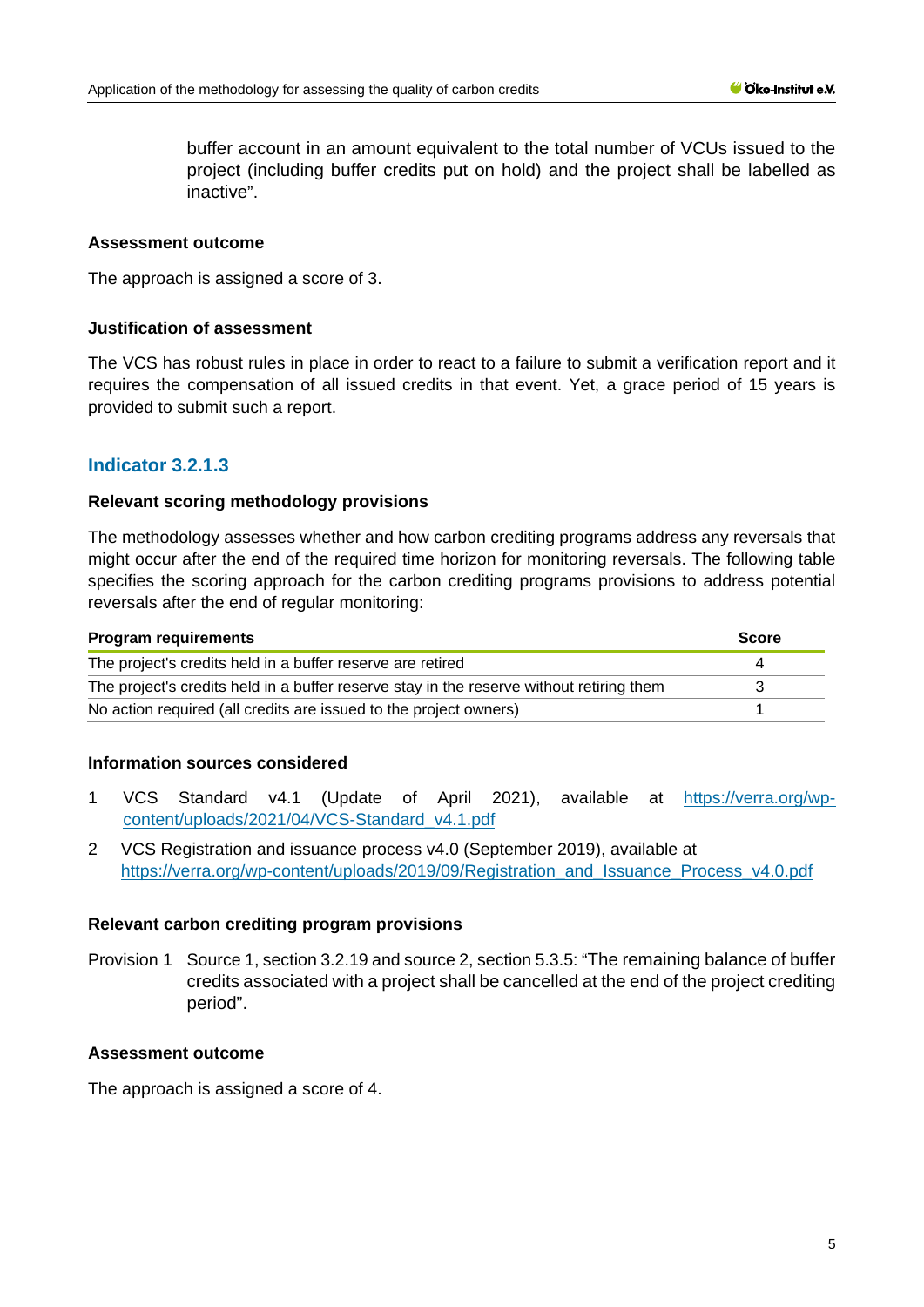## **Justification of assessment**

The VCS requires that carbon credits held in the buffer reserve are cancelled. The approach is therefore assigned a score of 4.

## **Indicator 3.2.1.4**

## **Relevant scoring methodology provisions**

Non-permanence is only truly ensured if all types of reversals are compensated for. The methodology therefore assesses whether carbon crediting programs require compensation of all or only some types of reversals.

Some carbon crediting programs distinguish two types of reversals:

- 1 **Unintentional (or unavoidable) reversals** happen if stored carbon is lost due natural disturbances such as storms, wildfire or disease that is not the result of human willful intent or negligence.
- 2 **Intentional (or avoidable) reversals** denote reversals that are caused by a landowner's or project proponent's willful intent, including harvesting, land conversion or negligence, e.g. through poor management.

Carbon crediting programs that require all types of reversals being compensated for receive a score of 4. Some programs only require that unintentional reversals be compensated for. This approach only partially addresses reversal risks and therefore receives a score of 1.

| <b>Program requirements</b>                                                             | <b>Score</b> |
|-----------------------------------------------------------------------------------------|--------------|
| All types of reversals must be compensated for                                          |              |
| Only unintentional reversals (e.g. due to natural disturbances) must be compensated for |              |

## **Information sources considered**

- 1 Program definitions v4.1 (September 2019, updated in April 2021), available at [https://verra.org/wp-content/uploads/2021/04/Program\\_Definitions\\_v4.1.pdf](https://verra.org/wp-content/uploads/2021/04/Program_Definitions_v4.1.pdf)
- 2 VCS Registration and issuance process v4.0 (September 2019), available at [https://verra.org/wp-content/uploads/2019/09/Registration\\_and\\_Issuance\\_Process\\_v4.0.pdf](https://verra.org/wp-content/uploads/2019/09/Registration_and_Issuance_Process_v4.0.pdf)

## **Relevant carbon crediting program provisions**

Provision 1 Source 1, page 7: "Loss event: In an AFOLU project, any event that results in a loss of more than five percent of previously verified emission reductions and removals due to losses in carbon stocks in pools included in the project boundary that is not planned for in the project description (e.g., harvesting as set out in management plans and described in the project description is not a loss event). Examples include catastrophic events […] as well as human-induced losses such as those caused by poor management, tillage, over-harvesting or encroachment by outside actors (e.g. illegal logging or fuelwood collection)".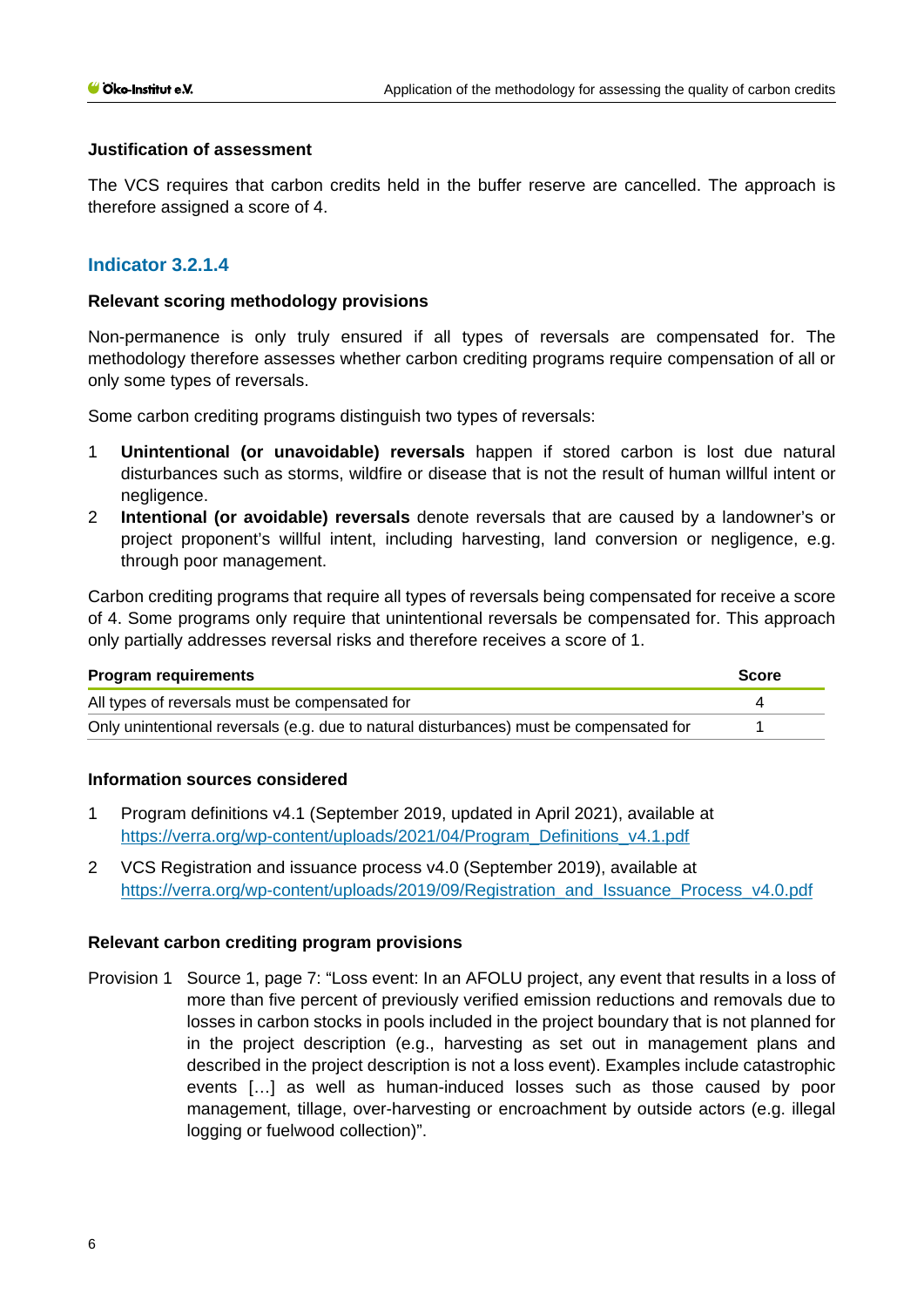Provision 2 Source 2, section 5.3.1: "Verra shall put buffer credits from the AFOLU pooled buffer account on hold, in an amount equivalent to the estimated loss stated in the loss event report".

#### **Assessment outcome**

The approach is assigned a score of 4.

#### **Justification of assessment**

The VCS requires that any loss event is compensated for, including human-induced losses. This corresponds to a score of 4.

## **Indicator 3.2.1.5**

## **Relevant scoring methodology provisions**

The methodology assesses the robustness of the approach used by the carbon crediting program for compensating for reversals. The overall effectiveness may depend on how different measures are implemented or combined. This may depend on several factors, including which entities are responsible for compensating, in what sequence they assume responsibility, and what assurances are provided that the responsible entities have incentives and will be able to fully compensate for the reversals (see methodology for more details). The methodology uses a point system which identifies the following key sub-indicators for the overall robustness.

## Sub-indicator 3.2.1.5.1

#### **Relevant scoring methodology provisions**

"The project owners are the primary responsible entity for compensating for intentional reversals or for *all* reversals (e.g. they are required to top up units temporarily drawn from a pooled buffer reverse)."

#### **Information sources considered**

- 1 Registration and issuance process v4.0 (September 2019), available at [https://verra.org/wp](https://verra.org/wp-content/uploads/2019/09/Registration_and_Issuance_Process_v4.0.pdf)[content/uploads/2019/09/Registration\\_and\\_Issuance\\_Process\\_v4.0.pdf](https://verra.org/wp-content/uploads/2019/09/Registration_and_Issuance_Process_v4.0.pdf)
- 2 VCS Program guide v4.0, available at [https://verra.org/wp](https://verra.org/wp-content/uploads/2019/09/VCS_Program_Guide_v4.0.pdf)[content/uploads/2019/09/VCS\\_Program\\_Guide\\_v4.0.pdf](https://verra.org/wp-content/uploads/2019/09/VCS_Program_Guide_v4.0.pdf)

#### **Relevant carbon crediting program provisions**

Provision 1 Source 1, section 5.3.3: "Where the reversal is a catastrophic reversal […] the following applies: GHG credits shall be deposited in the AFOLU pooled buffer account in an amount equivalent to the additional number of buffer credits cancelled after the reversal, above what has been previously contributed by the project. For example, if the project previously contributed 100 buffer credits and 150 credits were cancelled from the AFOLU pooled buffer account after a reversal, the project would deposit 50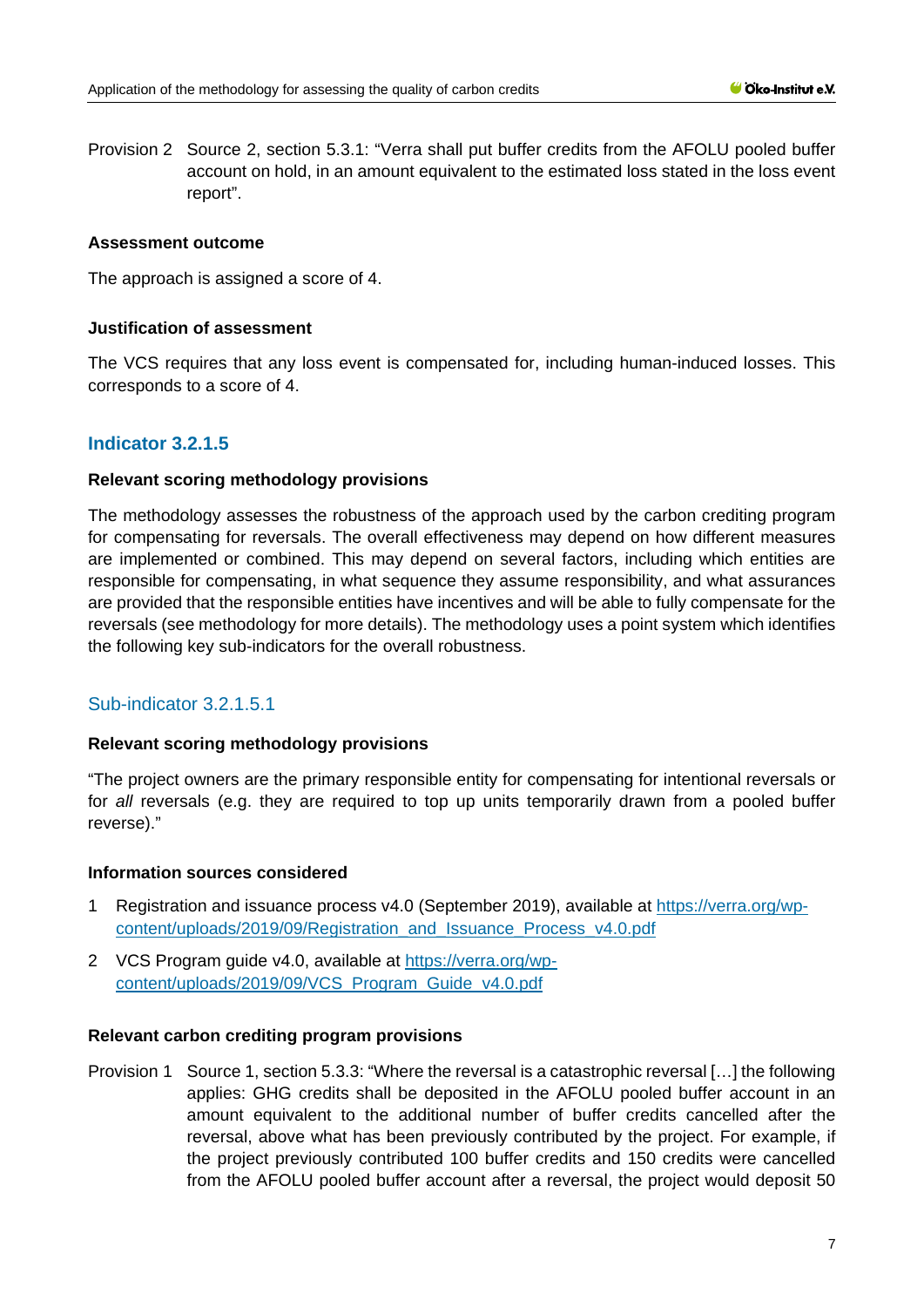buffer credits (to replenish the pool at large). […] **Where the reversal is a noncatastrophic reversal, the following applies: GHG credits shall be deposited in the AFOLU pooled buffer account in an amount equivalent to the full reversal**".

Provision 2 "Source 1, section 4.2.12.4: "Where a loss event or a reversal occurs, **the project** shall comply with the rules for reporting a loss event and holding and cancelling credits set out in Section 5.3. Such reporting, holding and cancelling shall apply to the proportion of credits (GHG credits and buffer credits) granted to date under the VCS Program."

#### **Assessment outcome**

Yes (4 Points).

#### **Justification of assessment**

The above documentation indicates that the sub-indicator is fulfilled. The documentation clarifies that the project owners bear the responsibility for compensating for intentional reversals. No other entity is mentioned as being responsible for compensating for intentional reversals.

## Sub-indicator 3.2.1.5.2

#### **Relevant scoring methodology provisions**

To facilitate compensation by project owners, the program has the following provisions in place:

a. The project owners are required to sign legal agreements obligating them to monitor, report and compensate for reversals.

OR

b. Following a reversal, the program ceases the issuance of carbon credits to the project until the project owners have fully compensated for the reversals.

OR

c. Both of these provisions are implemented.

#### **Information sources considered**

- 1 VCS Registration representation single representor template v4.1, available at [https://verra.org/wp-content/uploads/2020/04/VCS-Registration-Representation-Single-](https://verra.org/wp-content/uploads/2020/04/VCS-Registration-Representation-Single-Representor-v4.1.docx)[Representor-v4.1.docx](https://verra.org/wp-content/uploads/2020/04/VCS-Registration-Representation-Single-Representor-v4.1.docx)
- 2 VCS Program guide v4.0, available at [https://verra.org/wp](https://verra.org/wp-content/uploads/2019/09/VCS_Program_Guide_v4.0.pdf)[content/uploads/2019/09/VCS\\_Program\\_Guide\\_v4.0.pdf](https://verra.org/wp-content/uploads/2019/09/VCS_Program_Guide_v4.0.pdf)
- 3 VCS Standard v4.1 (Update of April 2021), available at [https://verra.org/wp](https://verra.org/wp-content/uploads/2021/04/VCS-Standard_v4.1.pdf)[content/uploads/2021/04/VCS-Standard\\_v4.1.pdf](https://verra.org/wp-content/uploads/2021/04/VCS-Standard_v4.1.pdf)

#### **Relevant carbon crediting program provisions**

Provision 1 Source 1: "I have read, understood and will abide by the VCS Program Rules".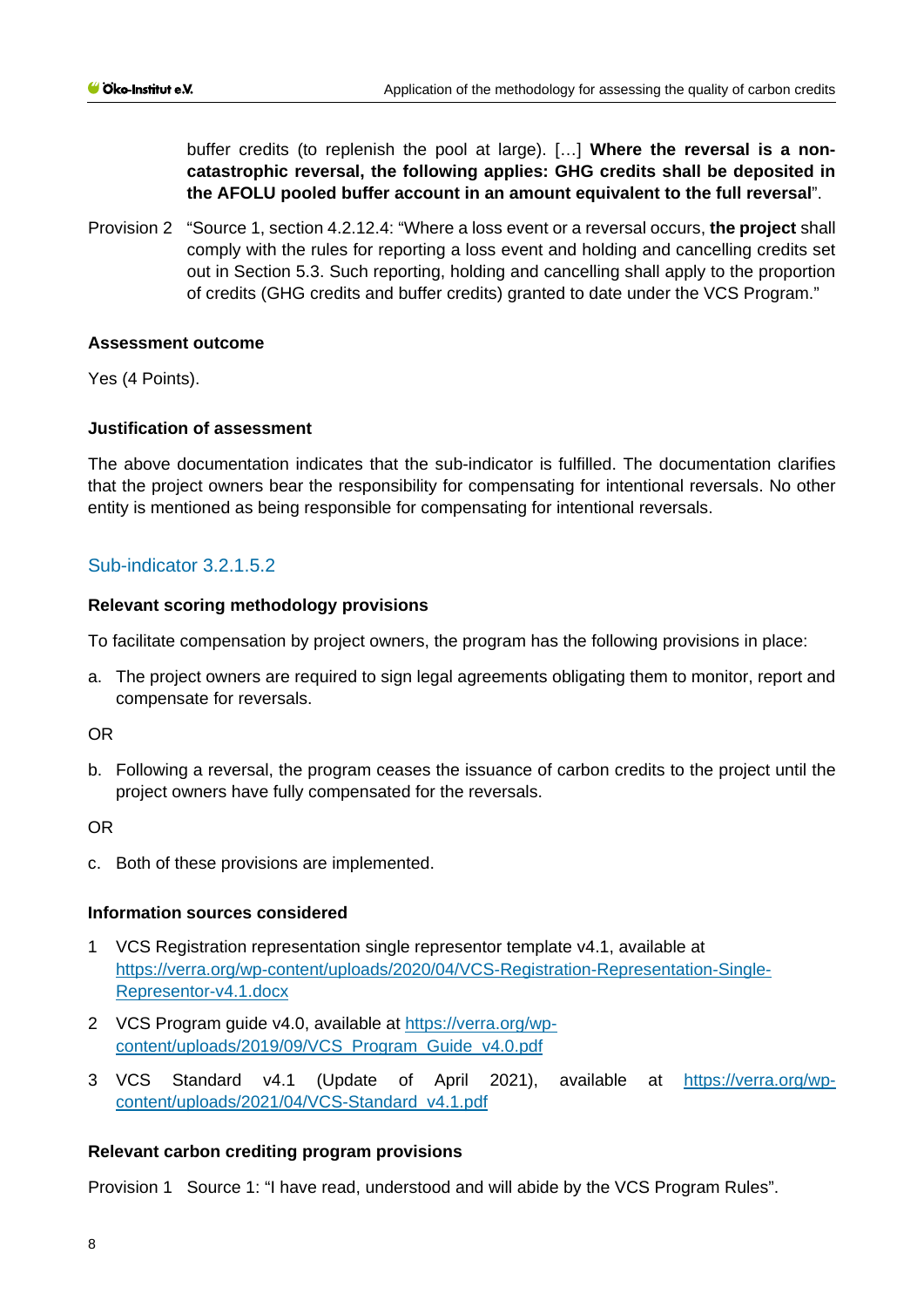- Provision 2 Source 2, section 2.5.1: "Project and jurisdictional proponents establish and operate projects and programs in accordance with the VCS Program rules. They are responsible for providing the project or program description, monitoring report and supporting documentation (including evidence of project ownership or program ownership) to facilitate validation and verification. Project and jurisdictional proponents sign unilateral representations with respect to their projects or programs and VCUs, and these are made available on the Verra registry".
- Provision 3 Source 3, section 3.2.17: "At a verification event, where a reversal has occurred, the following applies: 1) Where the reversal is a catastrophic reversal […], the following applies: […] GHG credits may not be sought from any increased rate of sequestration from natural regeneration after a catastrophic reversal until the loss from catastrophic reversals is recovered. […] 2) Where the reversal is a non-catastrophic reversal (e.g. due to poor management, removal of a portion of the project area from participation in the project or over-harvesting), the following applies: a) No further VCUs shall be issued to the project until the deficit is remedied."

## **Assessment outcome**

Both of the above provisions are implemented (5 points).

## **Justification of assessment**

The above documentation indicates that both provisions are fulfilled. Project owners are required to sign legal agreements (provision 1) that oblige them to monitor, report and compensate for reversals (provision 2). The program ceases the issuance of carbon credits to the project until the project owners have fully compensated for reversals (provision 3).

# Sub-indicator 3.2.1.5.3

## **Relevant scoring methodology provisions**

"The carbon crediting program ensures that full compensation for any monitored reversals takes place in the case that the project owners do not fulfil their obligation for compensating for reversals (e.g., due to bankruptcy or non-enforceable legal agreements), by establishing provisions that in such instances compensation takes place through other means, such as the pooled buffer reserve."

#### **Information sources considered**

- 1 Program definitions v4.1 (September 2019, updated in April 2021), available at [https://verra.org/wp-content/uploads/2021/04/Program\\_Definitions\\_v4.1.pdf](https://verra.org/wp-content/uploads/2021/04/Program_Definitions_v4.1.pdf)
- 2 VCS Registration and issuance process v4.0 (September 2019), available at [https://verra.org/wp-content/uploads/2019/09/Registration\\_and\\_Issuance\\_Process\\_v4.0.pdf](https://verra.org/wp-content/uploads/2019/09/Registration_and_Issuance_Process_v4.0.pdf)

#### **Relevant carbon crediting program provisions**

Provision 1 Source 1, page 7: "Loss event: In an AFOLU project, any event that results in a loss of more than five percent of previously verified emission reductions and removals due to losses in carbon stocks in pools included in the project boundary that is not planned for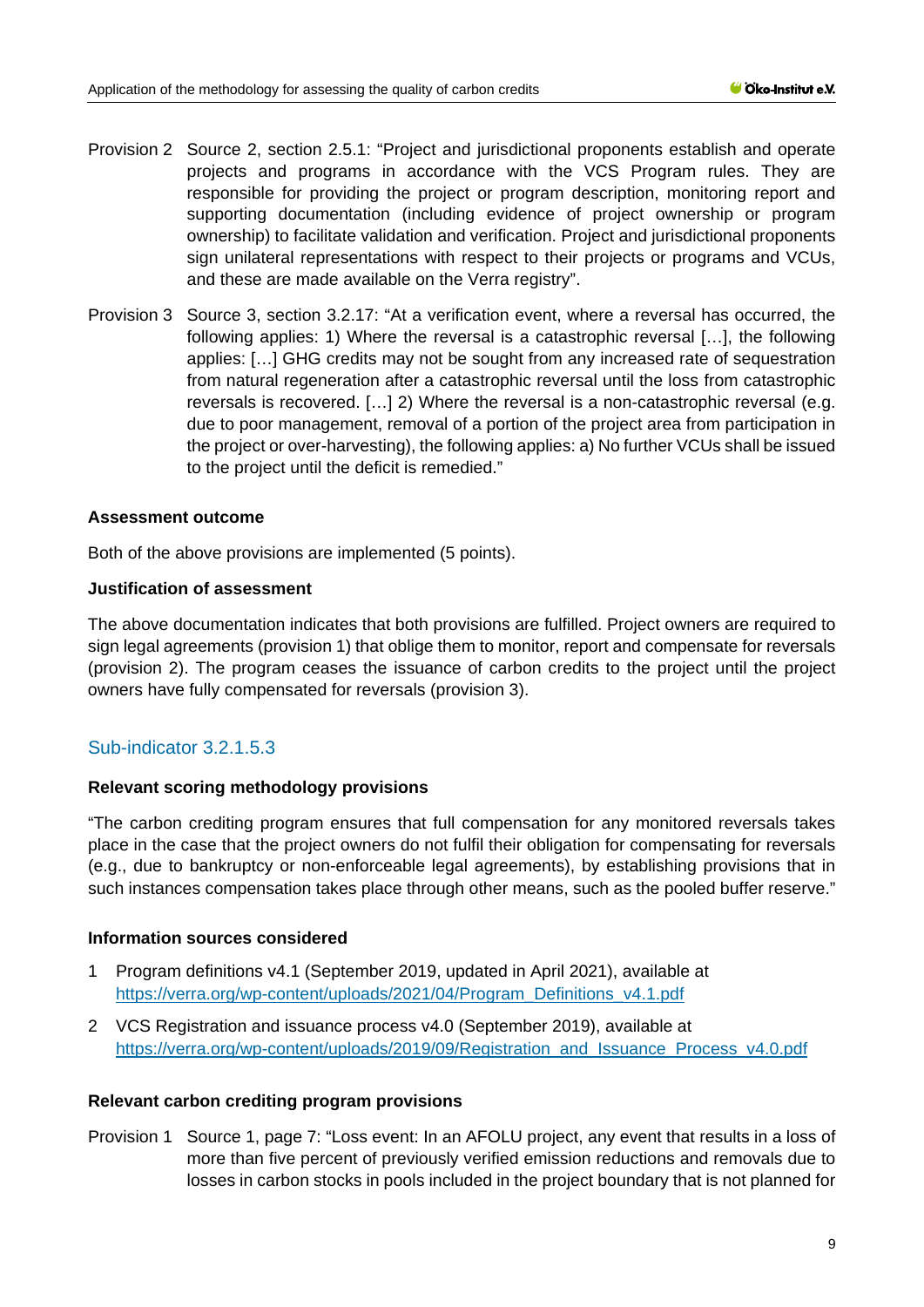in the project description (e.g., harvesting as set out in management plans and described in the project description is not a loss event). Examples include catastrophic events […] as well as human-induced losses such as those caused by poor management, tillage, over-harvesting or encroachment by outside actors (e.g. illegal logging or fuelwood collection)".

- Provision 2 Source 2, section 5.3.1: "Verra shall put buffer credits from the AFOLU pooled buffer account on hold, in an amount equivalent to the estimated loss stated in the loss event report".
- Provision 3 Source 2, section 5.3.3: "Where the reversal is a catastrophic reversal […] the following applies: GHG credits shall be deposited in the AFOLU pooled buffer account in an amount equivalent to the additional number of buffer credits cancelled after the reversal, above what has been previously contributed by the project. For example, if the project previously contributed 100 buffer credits and 150 credits were cancelled from the AFOLU pooled buffer account after a reversal, the project would deposit 50 buffer credits (to replenish the pool at large). […] Where the reversal is a noncatastrophic reversal, the following applies: GHG credits shall be deposited in the AFOLU pooled buffer account in an amount equivalent to the full reversal".
- Provision 4 Source 2, section 5.3.2: "The following applies with respect to the verification report submitted subsequent to a loss event:

Where the net GHG benefit of the project for the verification period is negative, a reversal has occurred (see the VCS Program document *Program Definitions* for definition of reversal) and the following applies:

a) Where the total reversal is less than the number of credits put on hold after the submission of the loss event report, Verra shall cancel buffer credits equivalent to the reversal. Any remaining buffer credits shall be released from their on-hold status (though remain in the AFOLU pooled buffer account).

b) Where the reversal is greater than the number of credits put on hold after the submission of the loss event report, the full amount of buffer credits put on hold with respect to the submission of the loss event report shall be cancelled, and additional buffer credits from the AFOLU pooled buffer account shall be cancelled to fully account for the reversal".

## **Assessment outcome**

Yes (2 Points)

## **Justification of assessment**

The above documentation specifies that a reversal is compensated for by putting units from the pooled buffer account on hold immediately after the loss event and cancelling those units after the submission of the verification report subsequent to a loss event (provisions 1 and 2). The project owner has to replenish the buffer account (provision 3). In case of a default of the project owner, compensation would still be enacted through the pooled buffer reserve (provision 4).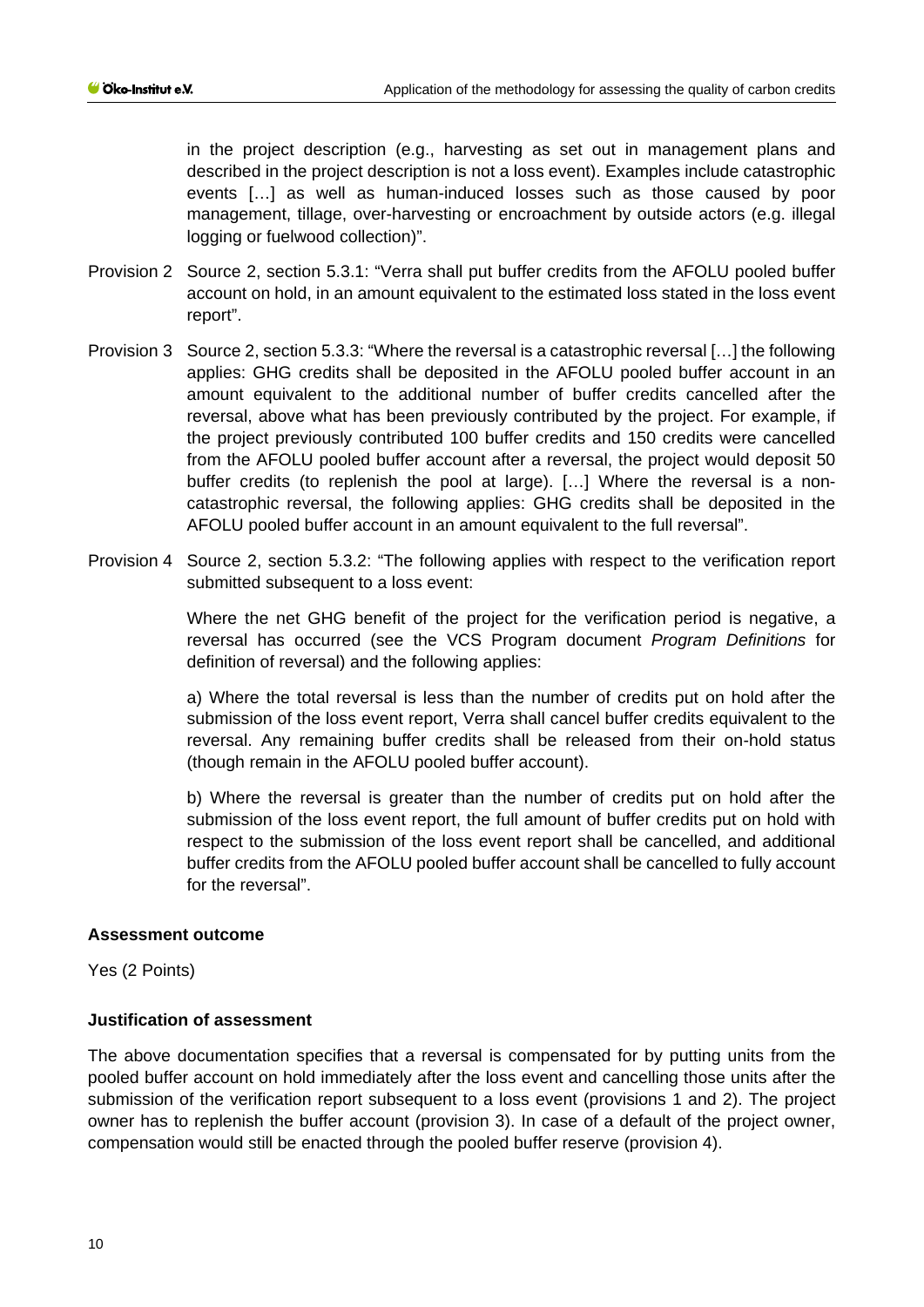# Sub-indicator 3.2.1.5.4

## **Relevant scoring methodology provisions**

"The program uses a pooled buffer reserve to compensate for reversals."

## **Information sources considered**

- 1 VCS Standard v4.1 (Update of April 2021), available at [https://verra.org/wp](https://verra.org/wp-content/uploads/2021/04/VCS-Standard_v4.1.pdf)[content/uploads/2021/04/VCS-Standard\\_v4.1.pdf](https://verra.org/wp-content/uploads/2021/04/VCS-Standard_v4.1.pdf)
- 2 VCS Registration and issuance process v4.0 (September 2019), available at [https://verra.org/wp-content/uploads/2019/09/Registration\\_and\\_Issuance\\_Process\\_v4.0.pdf](https://verra.org/wp-content/uploads/2019/09/Registration_and_Issuance_Process_v4.0.pdf)
- 3 VCS AFOLU Non-Permanence risk tool v4.0 (September 2019), available at [https://verra.org/wp-content/uploads/2019/09/AFOLU\\_Non-Permanence\\_Risk-Tool\\_v4.0.pdf](https://verra.org/wp-content/uploads/2019/09/AFOLU_Non-Permanence_Risk-Tool_v4.0.pdf)

## **Relevant carbon crediting program provisions**

- Provision 1 Source 1, section 2.4.1: "Permanence risk in Agriculture, Forestry, and Other Land Use (AFOLU) projects is addressed through the use of a project risk analysis, using the AFOLU Non-Permanence Risk Tool, which determines a number of credits to be deposited in the AFOLU pooled buffer account. The pooled buffer account holds nontradable buffer credits to cover the non-permanence risk associated with AFOLU projects. It is a single account that holds the buffer".
- Provision 2 Source 2, section 5.1: "At first VCU issuance, buffer credits shall be deposited into the AFOLU pooled buffer account, in accordance with the procedures below".
- Provision 3 Source 3, section 1.1.1: "This document sets out the procedures for conducting the non-permanence risk analysis to determine the non-permanence risk rating ("risk rating"), which shall be used to determine the number of buffer credits that an AFOLU project shall deposit into the AFOLU pooled buffer account".

#### **Assessment outcome**

Yes (6 Points).

## **Justification of assessment**

The above documentation specifies that the indicator is fulfilled.

## Sub-indicator 3.2.1.5.5

"The average fraction of carbon credits required to be placed into the pooled buffer reserve is X percentage points at the time of assessment. The assessment should include all projects from which carbon credits are held in the buffer reserve."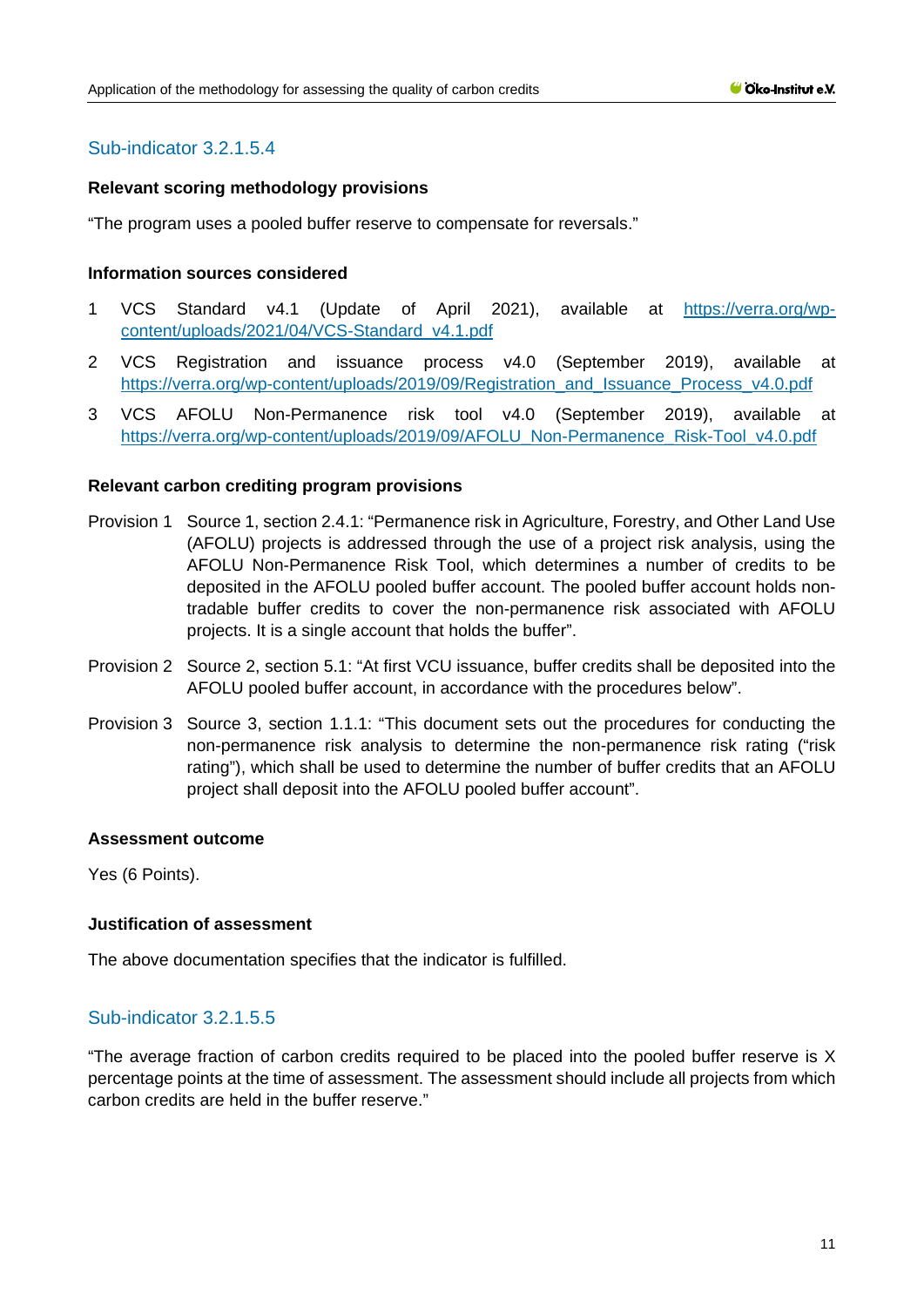## **Information sources considered**

- 1 VCS AFOLU Non-Permanence risk tool v4.0 (September 2019), available at [https://verra.org/wp-content/uploads/2019/09/AFOLU\\_Non-Permanence\\_Risk-Tool\\_v4.0.pdf](https://verra.org/wp-content/uploads/2019/09/AFOLU_Non-Permanence_Risk-Tool_v4.0.pdf)
- 2 Verra registry, available at:<https://registry.verra.org/app/search/VCS/Buffer>
- 3 VCS Registration and issuance process v4.0 (September 2019), available at [https://verra.org/wp-content/uploads/2019/09/Registration\\_and\\_Issuance\\_Process\\_v4.0.pdf](https://verra.org/wp-content/uploads/2019/09/Registration_and_Issuance_Process_v4.0.pdf)
- 4 VCS Standard v4.1 (Update of April 2021), available at [https://verra.org/wp](https://verra.org/wp-content/uploads/2021/04/VCS-Standard_v4.1.pdf)content/uploads/2021/04/VCS-Standard\_v4.1.pdf

## **Relevant carbon crediting program provisions**

- Provision 1 Source 1, section 2.5.4: "To determine the number of buffer credits that shall be deposited in the AFOLU pooled buffer account, the overall risk rating shall be converted to a percentage (e.g., an overall risk rating of 35 converts to 35%). This percentage shall be multiplied by the net change in the project's carbon stocks (stated in the verification report), as set out in the VCS Program document *Registration and Issuance Process*. Where a project is divided into more than one geographic area for the purpose of risk analysis, the overall risk rating percentage for each area shall be multiplied by the net change in the project's carbon stocks (stated in the verification report) in such geographic area".
- Provision 2 Source 3, section 5.1.2: "Buffer credits are not issued a VCU serial number nor are they considered to be VCUs. They are not subject to the VCU issuance levy".
- Provision 3 Source 3, section 2.4.1: "The pooled buffer account holds non-tradable buffer credits to cover the non-permanence risk associated with AFOLU projects. It is a single account that holds the buffer credits for all projects […] The VCS approach provides environmental integrity because the AFOLU pooled buffer account will always maintain an adequate surplus to cover unanticipated losses from individual project failures and the net GHG benefits across the entire pool of AFOLU projects will be greater than the total number of VCUs issued".
- Provision 4 Source 3, section 5.3.1: "Verra shall put buffer credits from the AFOLU pooled buffer account on hold, in an amount equivalent to the estimated loss stated in the loss event report".
- Provision 5 Source 3, section 5.3.2: "The following applies with respect to the verification report submitted subsequent to a loss event:

Where the net GHG benefit of the project for the verification period is negative, a reversal has occurred (see the VCS Program document *Program Definitions* for definition of reversal) and the following applies:

a) Where the total reversal is less than the number of credits put on hold after the submission of the loss event report, Verra shall cancel buffer credits equivalent to the reversal. Any remaining buffer credits shall be released from their on-hold status (though remain in the AFOLU pooled buffer account).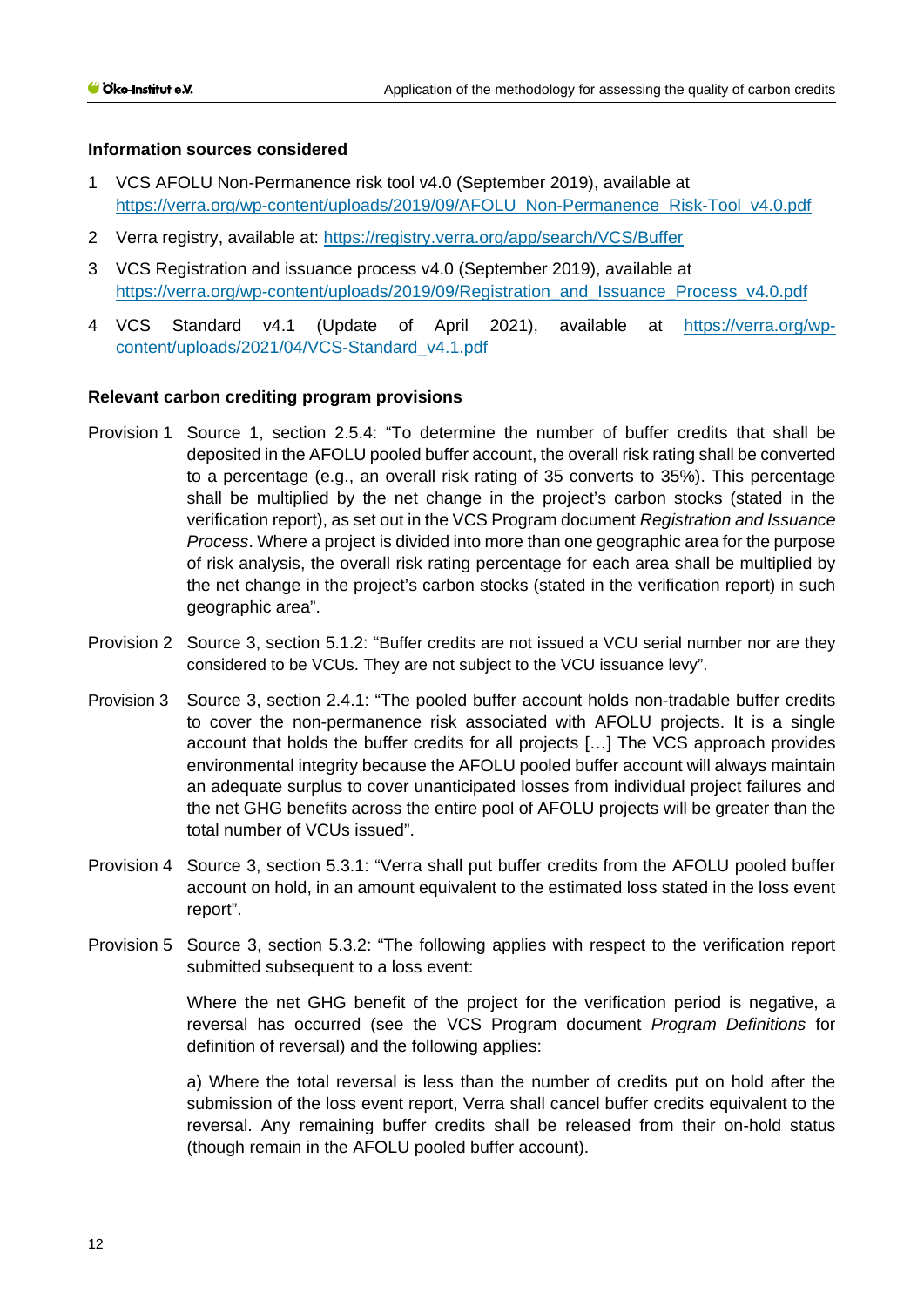b) Where the reversal is greater than the number of credits put on hold after the submission of the loss event report, the full amount of buffer credits put on hold with respect to the submission of the loss event report shall be cancelled, and additional buffer credits from the AFOLU pooled buffer account shall be cancelled to fully account for the reversal".

#### **Assessment outcome**

2.93 points.

The number of points is calculated by dividing the average percentage points that the carbon crediting program requires to be placed in the pooled buffer reserve (14.66) by 5.

## **Justification of assessment**

The fraction of credits to be placed in the buffer pool is determined by a risk rating (provision 1). According to the information on total credits issued per project as well as credits deposited in pooled buffer account that is available in the Verra registry (source 2) as of November 2021, the average fraction of carbon credits placed in the buffer pool is 14.66%. Dividing this average fraction by 5 leads to an assessment outcome of 2.93.

The average has been calculated by determining the ratio between credits deposited in the buffer (at the time of issuance) by those projects that contribute to the buffer as of November 2021 by the total number of credits issued for those projects that contribute to the buffer as of November 2021. The total amount of credits issued is calculated by aggregating figures for total credits issued per project as provided in the registry plus credits placed into the buffer per project as the total number of credits issued per project in the registry does not include the number of credits placed into the buffer (provision 2). This calculation includes all projects that currently contribute to the buffer pool and does not only consider forestry projects, because credits from other project types may be used to compensate for reversals, e.g. in case of a default of the project owner (provisions 3, 4 and 5).

# Sub-indicator 3.2.1.5.6

#### **Relevant scoring methodology provisions**

"The fraction of carbon credits set aside in the pooled buffer reserve is determined through a projectspecific risk assessment, following a pre-defined methodology."

#### **Information sources considered**

1 VCS AFOLU Non-Permanence risk tool v4.0 (September 2019), available at [https://verra.org/wp-content/uploads/2019/09/AFOLU\\_Non-Permanence\\_Risk-Tool\\_v4.0.pdf](https://verra.org/wp-content/uploads/2019/09/AFOLU_Non-Permanence_Risk-Tool_v4.0.pdf)

#### **Relevant carbon crediting program provisions**

Provision 1 Source 1, section 2.5.4: "To determine the number of buffer credits that shall be deposited in the AFOLU pooled buffer account, the overall risk rating shall be converted to a percentage (e.g., an overall risk rating of 35 converts to 35%). This percentage shall be multiplied by the net change in the project's carbon stocks (stated in the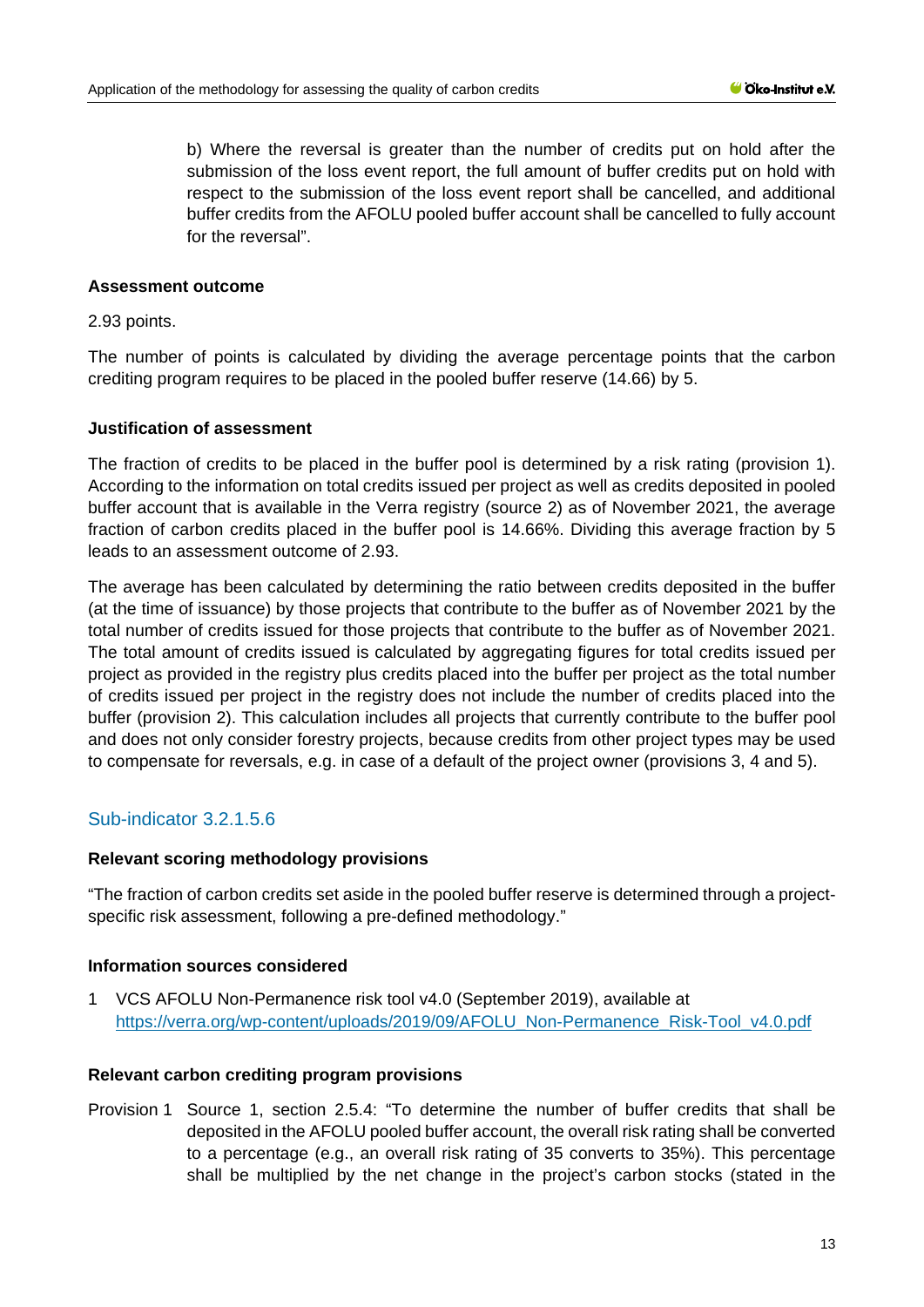verification report), as set out in the VCS Program document *Registration and Issuance Process*. Where a project is divided into more than one geographic area for the purpose of risk analysis, the overall risk rating percentage for each area shall be multiplied by the net change in the project's carbon stocks (stated in the verification report) in such geographic area".

Provision 2 Source 1, section 2.1.1: "The potential transient and permanent losses in carbon stocks shall be assessed over a period of 100 years and be based on the conditions present and the information available at the time of the risk analysis, unless otherwise specified in Sections 2.2 to 2.4, to determine the appropriate risk rating. For example, projects with a project start date in the past, or projects analyzing risk at a subsequent verification event shall assess the potential transient and permanent losses for the next 100 years based on the conditions present and available at the time of risk analysis".

## **Assessment outcome**

Yes (2 Points).

## **Justification of assessment**

Source 1 outlines the risk rating methodology applied by the VCS. The indicator is therefore fulfilled.

# Sub-indicator 3.2.1.5.7

## **Relevant scoring methodology provisions**

"X registered projects contribute to the pooled buffer reserve. The assessment should include all projects from which carbon credits are held in the buffer reserve at the time of assessment."

#### **Information sources considered**

- 1 Verra registry, available at:<https://registry.verra.org/app/search/VCS/Buffer>
- 2 VCS Registration and issuance process v4.0 (September 2019), available at [https://verra.org/wp-content/uploads/2019/09/Registration\\_and\\_Issuance\\_Process\\_v4.0.pdf](https://verra.org/wp-content/uploads/2019/09/Registration_and_Issuance_Process_v4.0.pdf)

#### **Relevant carbon crediting program provisions**

- Provision 1 Source 3, section 2.4.1: "The pooled buffer account holds non-tradable buffer credits to cover the non-permanence risk associated with AFOLU projects. It is a single account that holds the buffer credits for all projects […] The VCS approach provides environmental integrity because the AFOLU pooled buffer account will always maintain an adequate surplus to cover unanticipated losses from individual project failures and the net GHG benefits across the entire pool of AFOLU projects will be greater than the total number of VCUs issued".
- Provision 2 Source 3, section 5.3.1: "Verra shall put buffer credits from the AFOLU pooled buffer account on hold, in an amount equivalent to the estimated loss stated in the loss event report".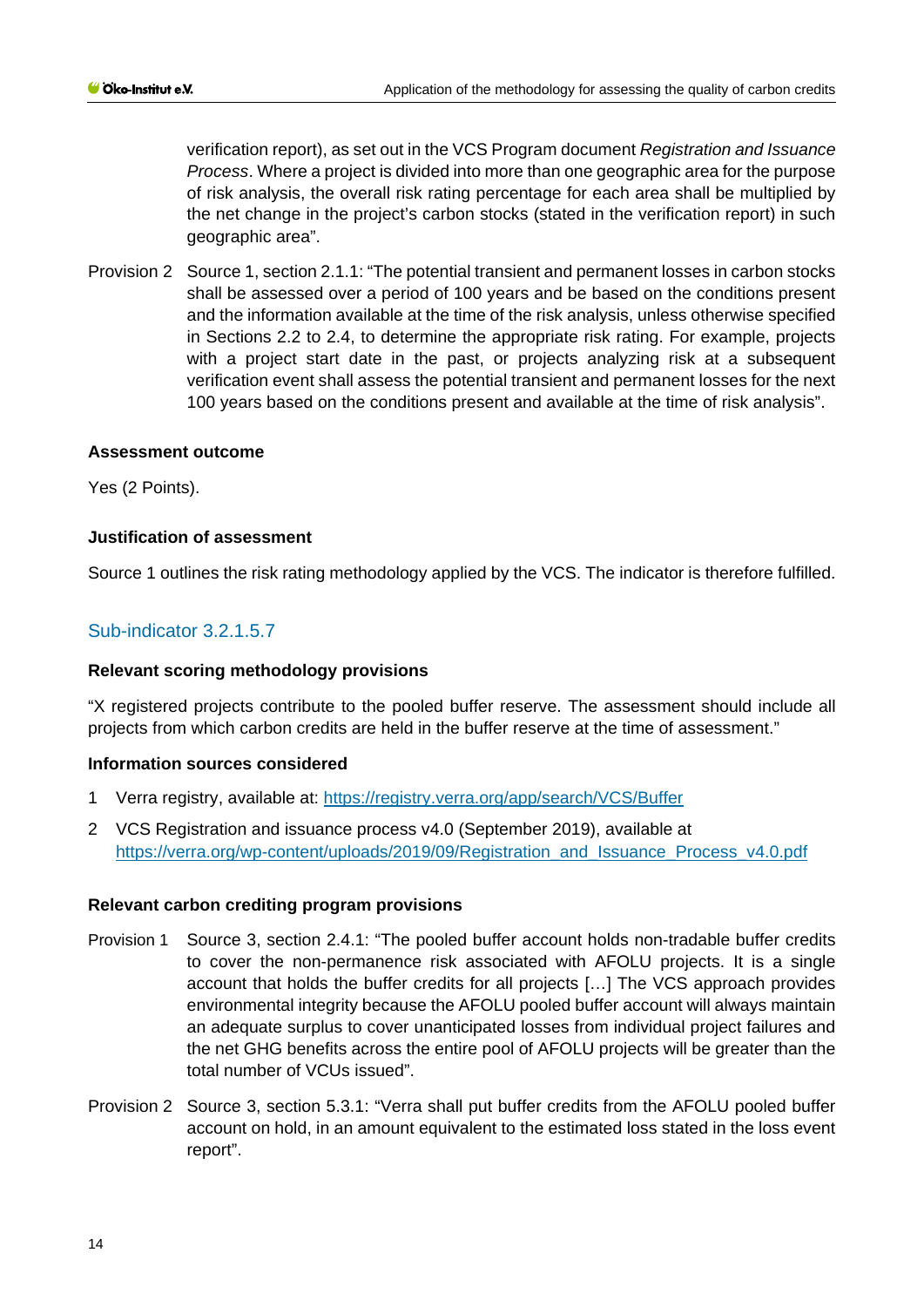Provision 3 Source 3, section 5.3.2: "The following applies with respect to the verification report submitted subsequent to a loss event:

> Where the net GHG benefit of the project for the verification period is negative, a reversal has occurred (see the VCS Program document *Program Definitions* for definition of reversal) and the following applies:

> a) Where the total reversal is less than the number of credits put on hold after the submission of the loss event report, Verra shall cancel buffer credits equivalent to the reversal. Any remaining buffer credits shall be released from their on-hold status (though remain in the AFOLU pooled buffer account).

> b) Where the reversal is greater than the number of credits put on hold after the submission of the loss event report, the full amount of buffer credits put on hold with respect to the submission of the loss event report shall be cancelled, and additional buffer credits from the AFOLU pooled buffer account shall be cancelled to fully account for the reversal".

## **Assessment outcome**

2 points (The number of registered projects contributing to the pooled buffer reserve (171) divided by 50, with a maximum of 2 points).

## **Justification of assessment**

The information available in the VCS registry (November 2021) specifies that 171 registered projects contribute to the pooled buffer reserve (source 1). This includes all projects that currently contribute to the buffer pool and does not only consider forestry projects, because credits from other project types may be used to compensate for reversals, e.g. in case of a default of the project owner (provisions 1-3).

## Sub-indicator 3.2.1.5.8

## **Relevant scoring methodology provisions**

"The registered projects contributing to the pooled buffer reserve are implemented in X different regions. A region is a state or province within a country (e.g., states within the US, provinces within Brazil). The assessment should include all projects from which carbon credits are hold in the buffer reserve at the time of assessment."

#### **Information sources considered**

- 1 Verra registry, available at:<https://registry.verra.org/app/search/VCS/Buffer>
- 2 VCS Registration and issuance process v4.0 (September 2019), available at [https://verra.org/wp-content/uploads/2019/09/Registration\\_and\\_Issuance\\_Process\\_v4.0.pdf](https://verra.org/wp-content/uploads/2019/09/Registration_and_Issuance_Process_v4.0.pdf)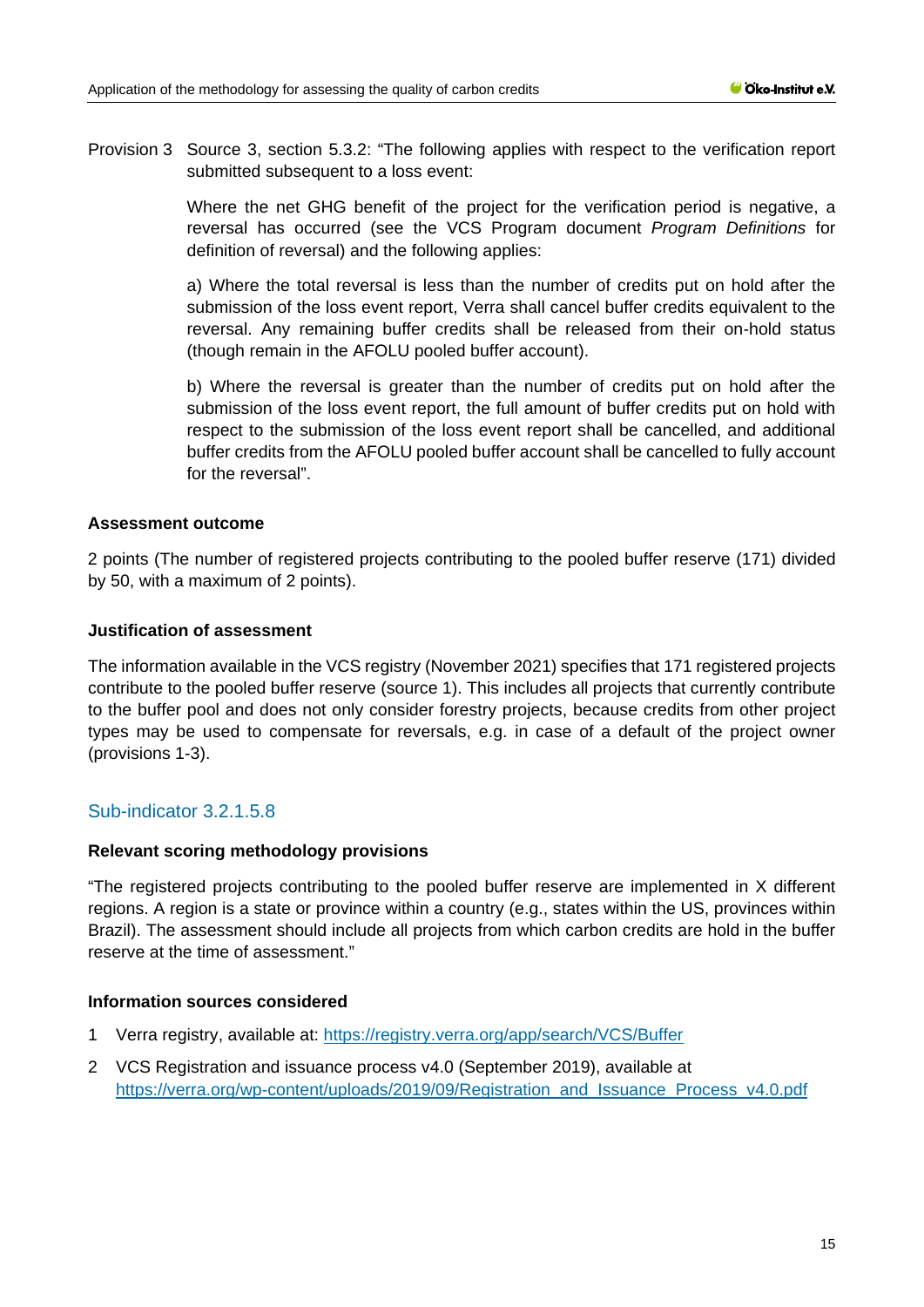## **Relevant carbon crediting program provisions**

- Provision 1 Source 3, section 2.4.1: "The pooled buffer account holds non-tradable buffer credits to cover the non-permanence risk associated with AFOLU projects. It is a single account that holds the buffer credits for all projects […] The VCS approach provides environmental integrity because the AFOLU pooled buffer account will always maintain an adequate surplus to cover unanticipated losses from individual project failures and the net GHG benefits across the entire pool of AFOLU projects will be greater than the total number of VCUs issued".
- Provision 2 Source 3, section 5.3.1: "Verra shall put buffer credits from the AFOLU pooled buffer account on hold, in an amount equivalent to the estimated loss stated in the loss event report".
- Provision 3 Source 3, section 5.3.2: "The following applies with respect to the verification report submitted subsequent to a loss event:

Where the net GHG benefit of the project for the verification period is negative, a reversal has occurred (see the VCS Program document *Program Definitions* for definition of reversal) and the following applies:

a) Where the total reversal is less than the number of credits put on hold after the submission of the loss event report, Verra shall cancel buffer credits equivalent to the reversal. Any remaining buffer credits shall be released from their on-hold status (though remain in the AFOLU pooled buffer account).

b) Where the reversal is greater than the number of credits put on hold after the submission of the loss event report, the full amount of buffer credits put on hold with respect to the submission of the loss event report shall be cancelled, and additional buffer credits from the AFOLU pooled buffer account shall be cancelled to fully account for the reversal".

#### **Assessment outcome**

2 points (The number of regions (122) divided by 25, with a maximum of 2 points).

#### **Justification of assessment**

The information available in the VCS registry (November 2021) specifies that registered projects contributing to the pooled buffer reserve are implemented in 122 different regions (source 1). This includes all projects that currently contribute to the buffer pool and does not only consider forestry projects, because credits from other project types may be used to compensate for reversals, e.g. in case of a default of the project owner (provisions 1-3).

## Sub-indicator 3.2.1.5.9

#### **Relevant scoring methodology provisions**

"The three largest projects contributing to the pooled buffer reserve represent X percentage points of the carbon credits held in the pooled buffer reserve."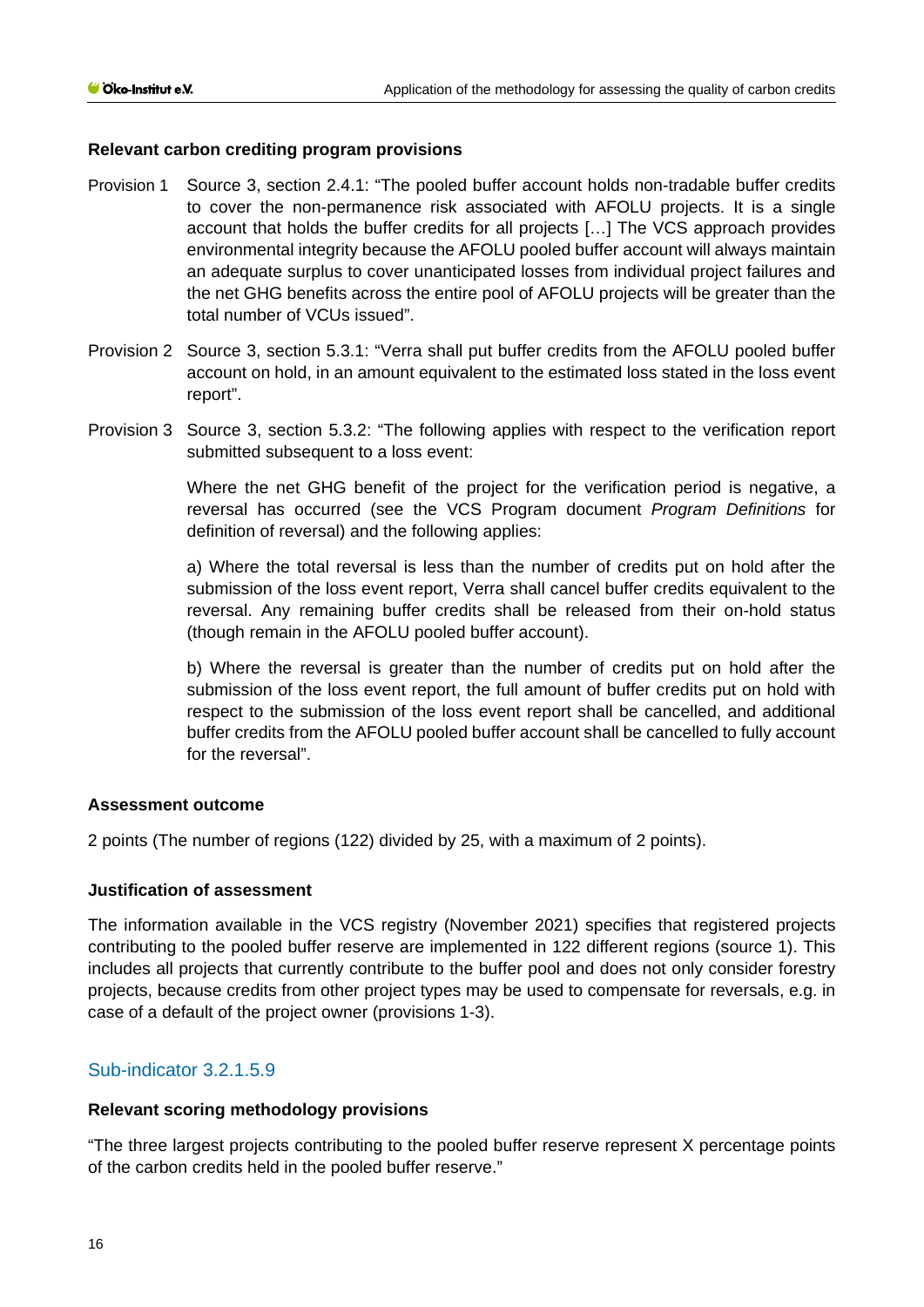## **Information sources considered**

- 1 Verra registry, available at:<https://registry.verra.org/app/search/VCS/Buffer>
- 2 VCS Registration and issuance process v4.0 (September 2019), available at [https://verra.org/wp-content/uploads/2019/09/Registration\\_and\\_Issuance\\_Process\\_v4.0.pdf](https://verra.org/wp-content/uploads/2019/09/Registration_and_Issuance_Process_v4.0.pdf)

## **Relevant carbon crediting program provisions**

- Provision 1 Source 3, section 2.4.1: "The pooled buffer account holds non-tradable buffer credits to cover the non-permanence risk associated with AFOLU projects. It is a single account that holds the buffer credits for all projects […] The VCS approach provides environmental integrity because the AFOLU pooled buffer account will always maintain an adequate surplus to cover unanticipated losses from individual project failures and the net GHG benefits across the entire pool of AFOLU projects will be greater than the total number of VCUs issued".
- Provision 2 Source 3, section 5.3.1: "Verra shall put buffer credits from the AFOLU pooled buffer account on hold, in an amount equivalent to the estimated loss stated in the loss event report".
- Provision 3 Source 3, section 5.3.2: "The following applies with respect to the verification report submitted subsequent to a loss event:

Where the net GHG benefit of the project for the verification period is negative, a reversal has occurred (see the VCS Program document *Program Definitions* for definition of reversal) and the following applies:

a) Where the total reversal is less than the number of credits put on hold after the submission of the loss event report, Verra shall cancel buffer credits equivalent to the reversal. Any remaining buffer credits shall be released from their on-hold status (though remain in the AFOLU pooled buffer account).

b) Where the reversal is greater than the number of credits put on hold after the submission of the loss event report, the full amount of buffer credits put on hold with respect to the submission of the loss event report shall be cancelled, and additional buffer credits from the AFOLU pooled buffer account shall be cancelled to fully account for the reversal".

#### **Assessment outcome**

-2.4 points.

The number of percentage points (24) divided by 10. The score of this sub-indicator is negative and must be subtracted from the other scores when determining the final score for indicator 3.2.1.5

## **Justification of assessment**

The information available in the VCS registry (November 2021) specifies that the three largest projects contributing to the pooled buffer reserve represent 24 percentage points of the carbon credits held in the pooled buffer reserve. This calculation includes all projects that currently contribute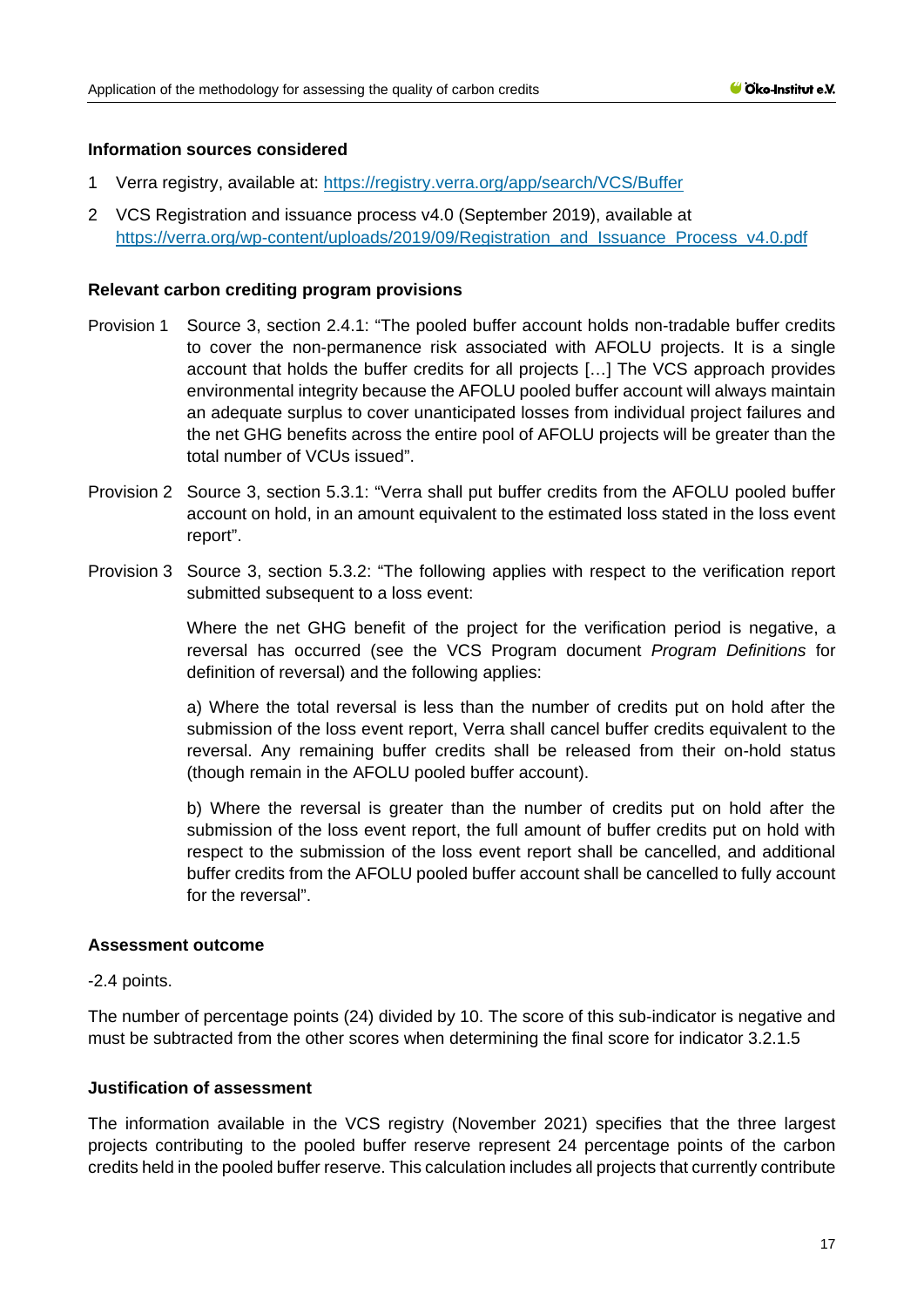to the buffer pool and does not only consider forestry projects, because credits from other project types may be used to compensate for reversals, e.g. in case of a default of the project owner (provisions 1-3).

# Sub-indicator 3.2.1.5.10

## **Relevant scoring methodology provisions**

"There are provisions in place to ensure the continued operation of the reserve if the carbon crediting program ceases to exist, including in the case of bankruptcy."

## **Information sources considered**

- 1 VCS program guide v4.0, available at [https://verra.org/wp](https://verra.org/wp-content/uploads/2019/09/VCS_Program_Guide_v4.0.pdf)[content/uploads/2019/09/VCS\\_Program\\_Guide\\_v4.0.pdf](https://verra.org/wp-content/uploads/2019/09/VCS_Program_Guide_v4.0.pdf)
- 2 VCS Website

## **Relevant carbon crediting program provisions**

Provision 1 Source 1, section 2.5.6: "The VCS Program is managed by Verra, which is an independent, non-profit organization incorporated under the laws of the District of Columbia in the United States. Verra is responsible for managing, overseeing and developing the program".

#### **Assessment outcome**

No (0 Points).

#### **Justification of assessment**

The above documentation suggests that the indicator is not fulfilled. No provisions could be found indicating that provisions are in place to ensure a continued operation of the reserve in case the carbon crediting program ceases to exist.

## Sub-indicator 3.2.1.5.11

#### **Relevant scoring methodology provisions**

The program funds part of its pooled buffer reserve with carbon credits from projects that do not have a material non-permanence risk, as defined in Table 27, and the fraction of these carbon credits makes up:

a. 50% or less of the pooled buffer reserve;

OR

b. More than 50% of the pooled buffer reserve.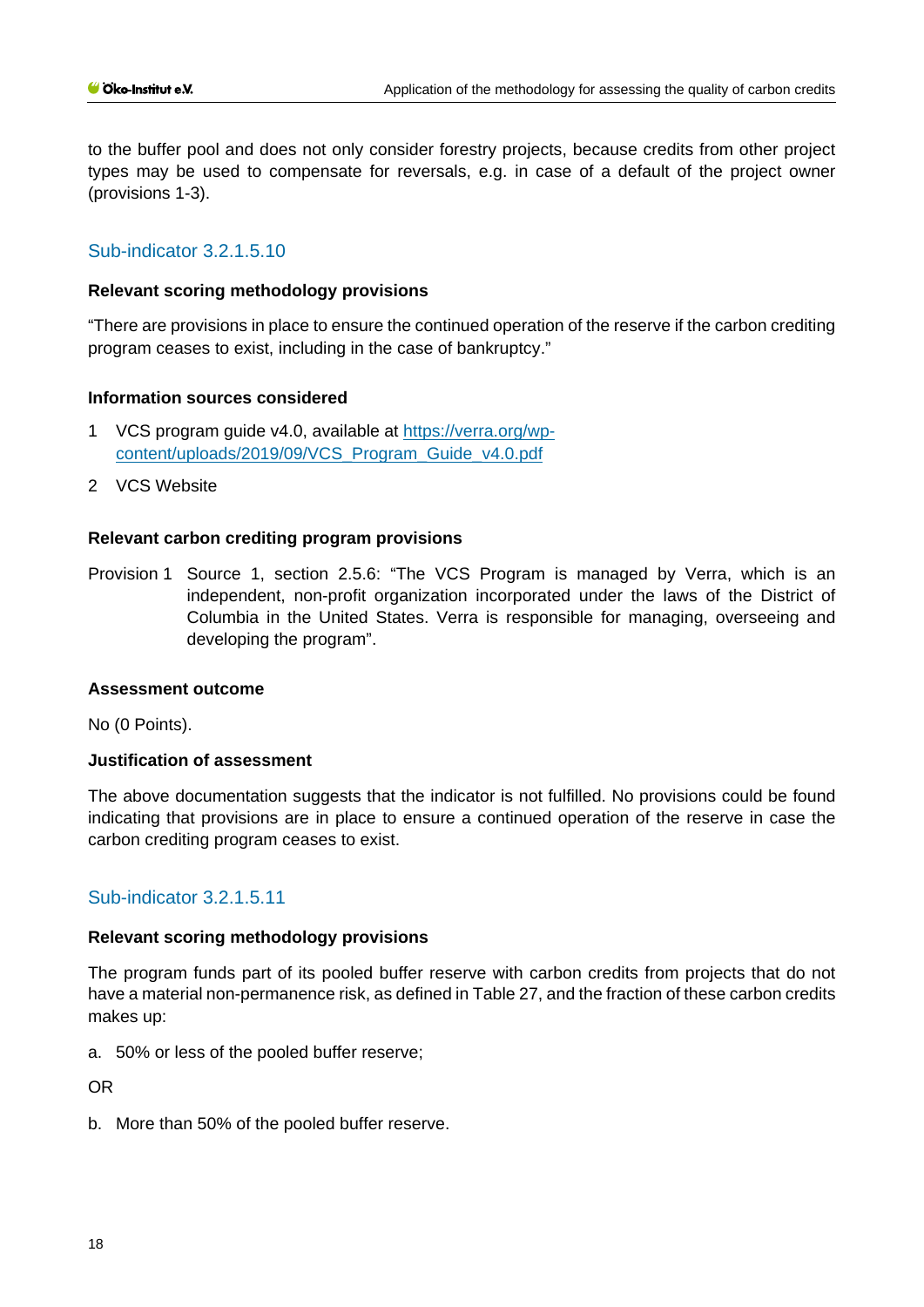## **Information sources considered**

1 VCS Standard v4.1 (Update of April 2021), available at [https://verra.org/wp](https://verra.org/wp-content/uploads/2021/04/VCS-Standard_v4.1.pdf)[content/uploads/2021/04/VCS-Standard\\_v4.1.pdf](https://verra.org/wp-content/uploads/2021/04/VCS-Standard_v4.1.pdf) 

## **Relevant carbon crediting program provisions**

Provision 1 Source 1. Section 2.4.1: "Permanence risk in Agriculture, Forestry, and Other Land Use (AFOLU) projects is addressed through the use of a project risk analysis, using the AFOLU Non-Permanence Risk Tool, which determines a number of credits to be deposited in the AFOLU pooled buffer account. The pooled buffer account holds nontradable buffer credits to cover the non-permanence risk associated with AFOLU projects. It is a single account that holds the buffer".

#### **Assessment outcome**

No (0 points).

## **Justification of assessment**

The buffer only includes contributions from AFOLU projects that do have a material non-permanence risk, indicating that this indicator is not fulfilled.

## Sub-indicator 3.2.1.5.12

## **Relevant scoring methodology provisions**

"The program uses a non-pooled buffer reserve to compensate for reversals."

## **Information sources considered**

1 VCS Standard v4.1 (Update of April 2021), available at [https://verra.org/wp](https://verra.org/wp-content/uploads/2021/04/VCS-Standard_v4.1.pdf)[content/uploads/2021/04/VCS-Standard\\_v4.1.pdf](https://verra.org/wp-content/uploads/2021/04/VCS-Standard_v4.1.pdf) 

#### **Relevant carbon crediting program provisions**

Provision 1 Source 1, section 2.4.1: "Permanence risk in Agriculture, Forestry, and Other Land Use (AFOLU) projects is addressed through the use of a project risk analysis, using the AFOLU Non-Permanence Risk Tool, which determines a number of credits to be deposited in the AFOLU pooled buffer account. The pooled buffer account holds nontradable buffer credits to cover the non-permanence risk associated with AFOLU projects. It is a single account that holds the buffer".

#### **Assessment outcome**

No (0 points).

#### **Justification of assessment**

The program does not use a non-pooled buffer reserve.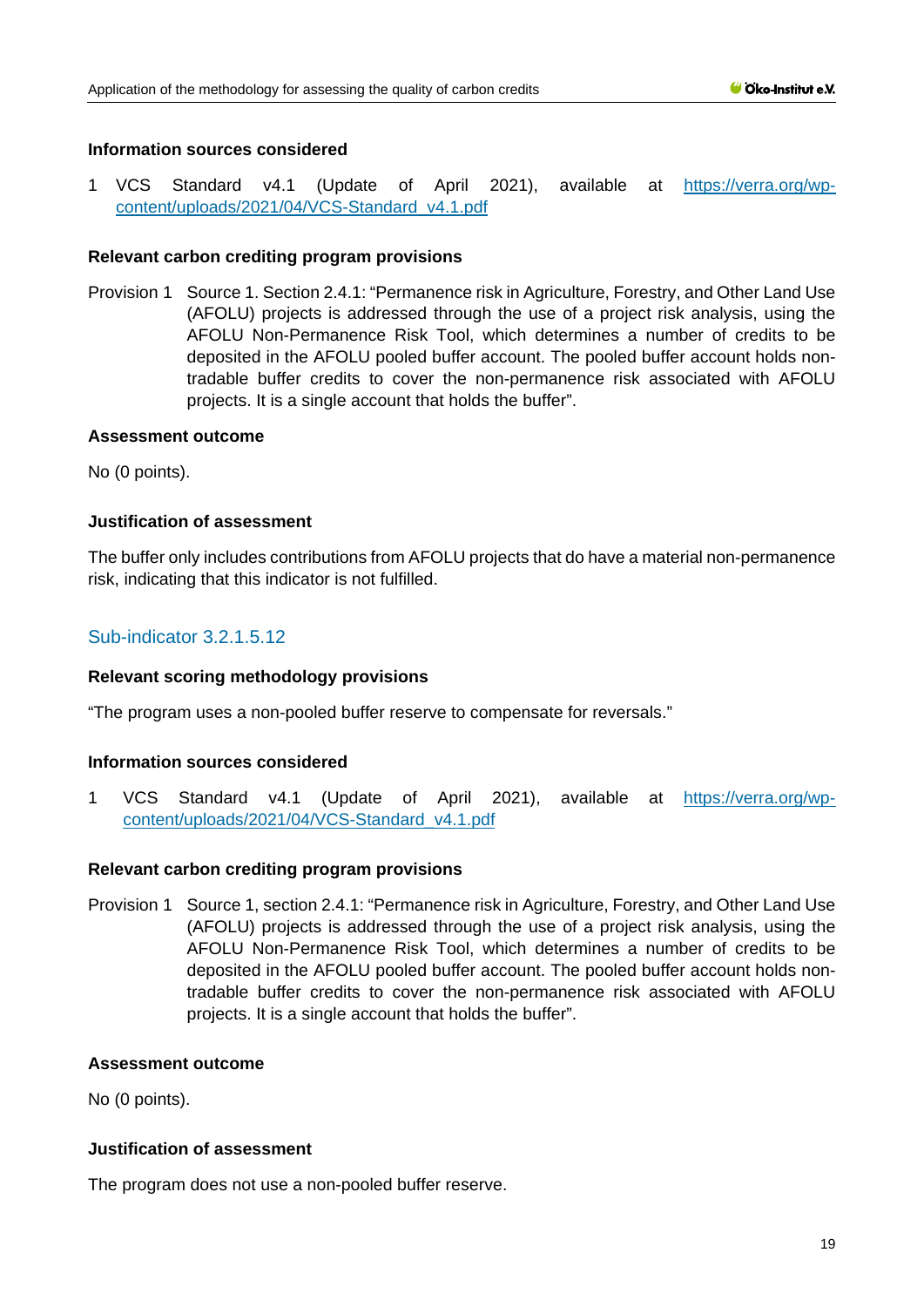## Sub-indicator 3.2.1.5.13

#### **Relevant scoring methodology provisions**

"The fraction of issued carbon credits that must be placed into the non-pooled buffer reserve is X percentage points."

#### **Information sources considered**

1 VCS Standard v4.1 (Update of April 2021), available at [https://verra.org/wp](https://verra.org/wp-content/uploads/2021/04/VCS-Standard_v4.1.pdf)[content/uploads/2021/04/VCS-Standard\\_v4.1.pdf](https://verra.org/wp-content/uploads/2021/04/VCS-Standard_v4.1.pdf) 

#### **Relevant carbon crediting program provisions**

-

#### **Assessment outcome**

No (0 points).

## **Justification of assessment**

The program does not use a non-pooled buffer reserve.

#### Sub-indicator 3.2.1.5.14

#### **Relevant scoring methodology provisions**

"There are provisions in place to ensure the continued operation of the non-pooled buffer reserve if the carbon crediting program ceases to exist, including in the case of bankruptcy."

#### **Information sources considered**

1 VCS Standard v4.1 (Update of April 2021), available at [https://verra.org/wp](https://verra.org/wp-content/uploads/2021/04/VCS-Standard_v4.1.pdf)[content/uploads/2021/04/VCS-Standard\\_v4.1.pdf](https://verra.org/wp-content/uploads/2021/04/VCS-Standard_v4.1.pdf) 

#### **Relevant carbon crediting program provisions**

-

#### **Assessment outcome**

No (0 points).

#### **Justification of assessment**

The program does not use a non-pooled buffer reserve.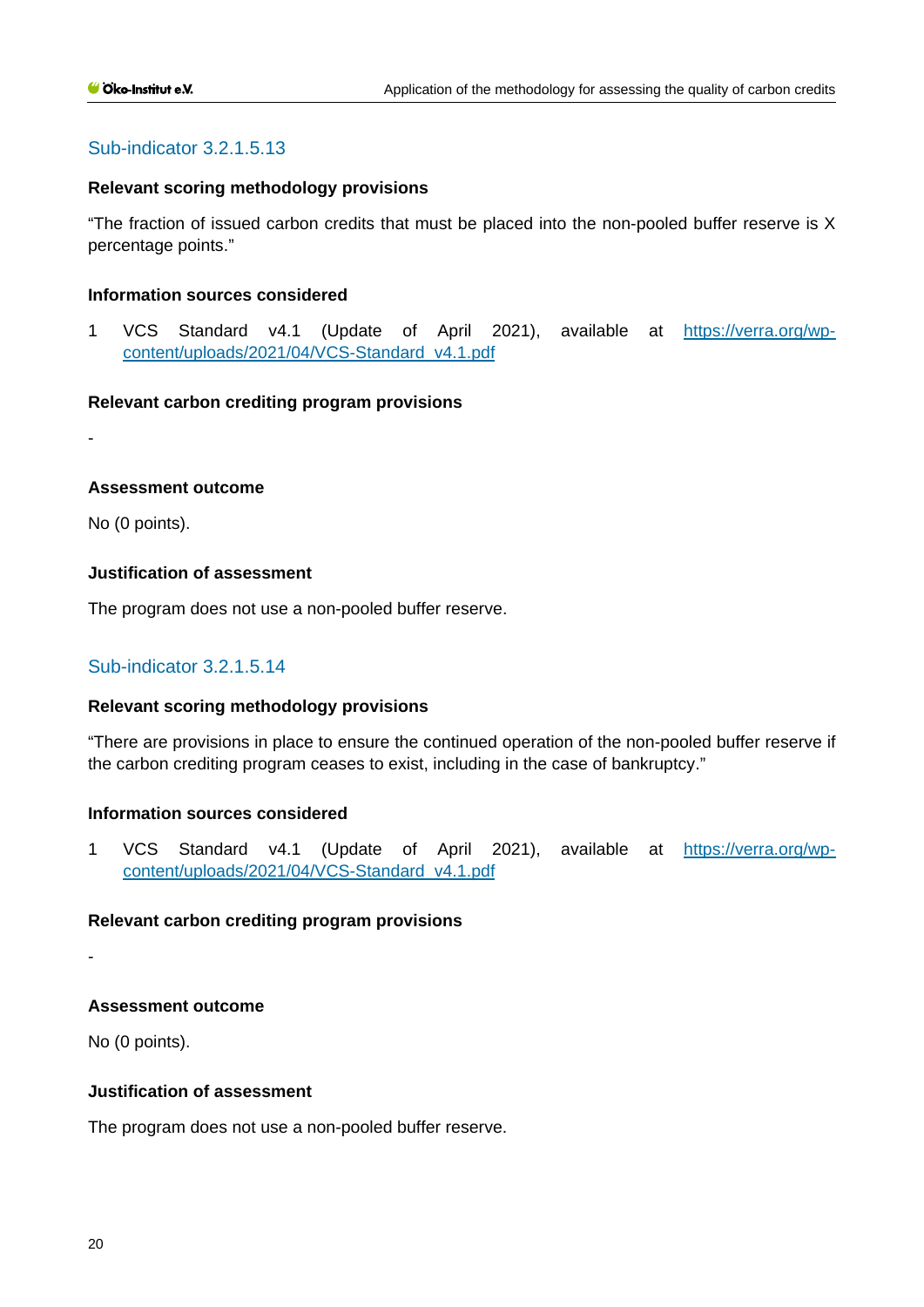# Sub-indicator 3.2.1.5.15

"In addition to requirements for compensation by project owners and the use of a pooled buffer reserve, the program requires project owners to insure the risks associated with their obligation to compensate for reversals."

## **Information sources considered**

- 1 VCS Standard v4.1 (Update of April 2021), available at [https://verra.org/wp](https://verra.org/wp-content/uploads/2021/04/VCS-Standard_v4.1.pdf)[content/uploads/2021/04/VCS-Standard\\_v4.1.pdf](https://verra.org/wp-content/uploads/2021/04/VCS-Standard_v4.1.pdf)
- 2 VCS Registration and issuance process v4.0 (September 2019), available at [https://verra.org/wp-content/uploads/2019/09/Registration\\_and\\_Issuance\\_Process\\_v4.0.pdf](https://verra.org/wp-content/uploads/2019/09/Registration_and_Issuance_Process_v4.0.pdf)
- 3 VCS AFOLU Non-Permanence risk tool v4.0 (September 2019), available at [https://verra.org/wp-content/uploads/2019/09/AFOLU\\_Non-Permanence\\_Risk-Tool\\_v4.0.pdf](https://verra.org/wp-content/uploads/2019/09/AFOLU_Non-Permanence_Risk-Tool_v4.0.pdf)

## **Relevant carbon crediting program provisions**

None.

## **Assessment outcome**

No (0 points)

## **Justification of assessment**

There is no reference to insurances in the program documents. The sub-indicator is therefore not fulfilled.

## Sub-indicator 3.2.1.5.16

#### **Relevant scoring methodology provisions**

"The program establishes clear conditions for what type of insurance is considered sufficient, including provisions that only high-quality credits may be used for compensation."

## **Information sources considered**

- 1 VCS Standard v4.1 (Update of April 2021), available at [https://verra.org/wp](https://verra.org/wp-content/uploads/2021/04/VCS-Standard_v4.1.pdf)[content/uploads/2021/04/VCS-Standard\\_v4.1.pdf](https://verra.org/wp-content/uploads/2021/04/VCS-Standard_v4.1.pdf)
- 2 VCS Registration and issuance process v4.0 (September 2019), available at [https://verra.org/wp-content/uploads/2019/09/Registration\\_and\\_Issuance\\_Process\\_v4.0.pdf](https://verra.org/wp-content/uploads/2019/09/Registration_and_Issuance_Process_v4.0.pdf)
- 3 VCS AFOLU Non-Permanence risk tool v4.0 (September 2019), available at [https://verra.org/wp-content/uploads/2019/09/AFOLU\\_Non-Permanence\\_Risk-Tool\\_v4.0.pdf](https://verra.org/wp-content/uploads/2019/09/AFOLU_Non-Permanence_Risk-Tool_v4.0.pdf)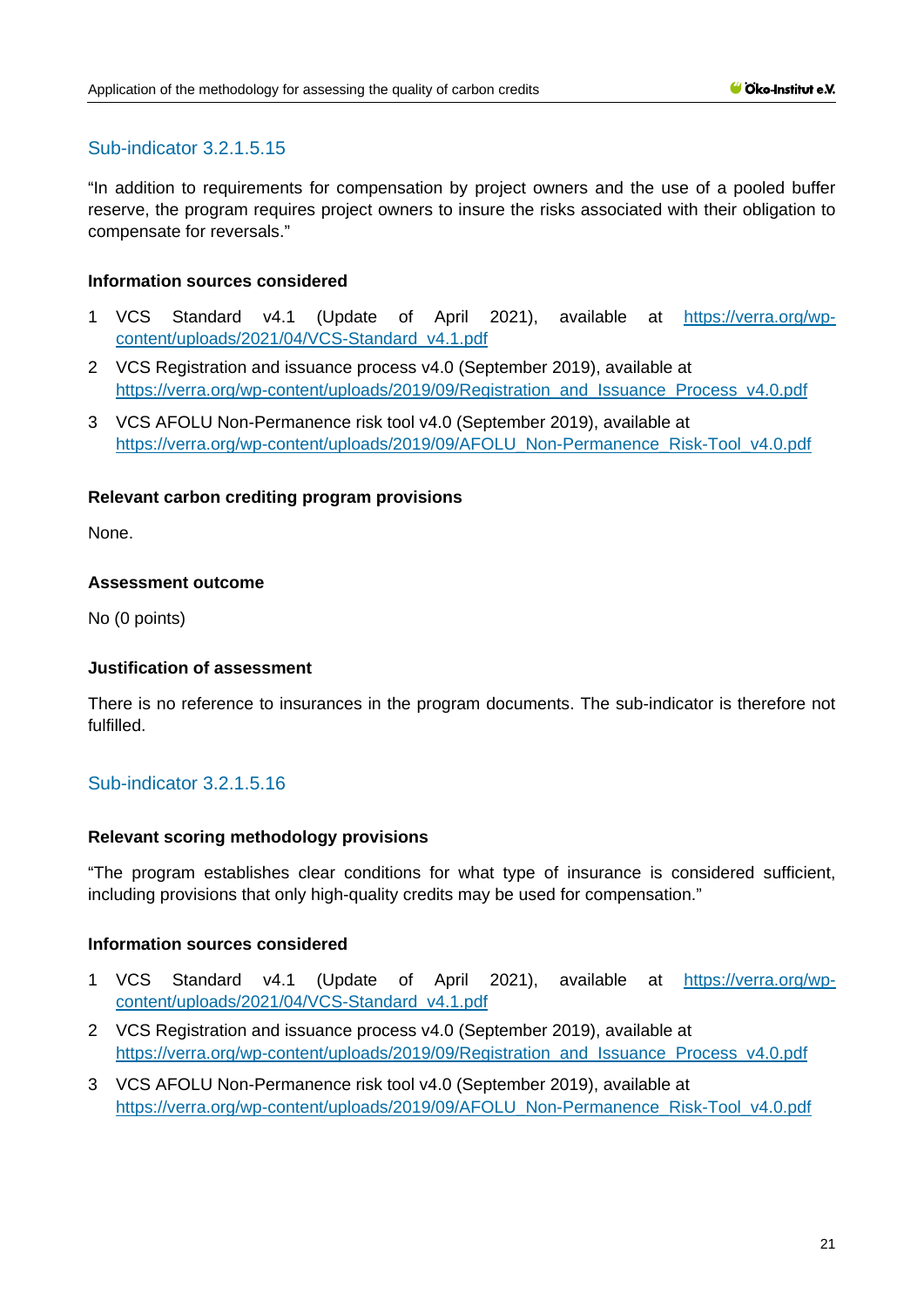## **Relevant carbon crediting program provisions**

## **Assessment outcome**

No (0 points).

-

## **Justification of assessment**

There is no reference to insurances in the program documents. This sub-indicator is therefore not fulfilled.

# Scoring results for indicator 3.2.1.5

According to the above assessment, the carbon crediting program receives 23.53 points. Applying the scoring approach in the methodology, this results in a score of 2.54 for the indicator.

## **Indicator 3.2.1.6**

## **Relevant scoring methodology provisions**

Some carbon crediting programs allow or require that a new baseline be established in the event of a reversal. However, if the baseline is adjusted upwards, by adding the reversals to the baseline, then the reversal would no longer be accounted for, i.e. the cumulative emission reductions that may be claimed could be equal to the situation when the reversal had never occurred. Such provisions could thus undermine the effectiveness of fully accounting for reversals. The methodology assesses carbon crediting programs depending on the extent to which they allow or require adjusting baseline emission upwards in the case of reversals. The program requirements in the case of reversals are scored as follows:

| Program provisions in the case of reversals                                                                                                                                                         |  |
|-----------------------------------------------------------------------------------------------------------------------------------------------------------------------------------------------------|--|
| The program provisions do not allow or require adjusting the baseline upwards (i.e.<br>towards higher emissions in the case of reversals)                                                           |  |
| The program provisions allow or require adjusting the baseline upwards (i.e. towards<br>higher emissions in the case of reversals), but only to a much smaller extent than the<br>actual reversals  |  |
| The program provisions potentially allow or require adjusting the baseline upwards (i.e.<br>towards higher emissions in the case of reversals) to the same extent as the reversals<br>that occurred |  |

#### **Information sources considered**

1 VCS Standard v4.1 (Update of April 2021), available at [https://verra.org/wp](https://verra.org/wp-content/uploads/2021/04/VCS-Standard_v4.1.pdf)[content/uploads/2021/04/VCS-Standard\\_v4.1.pdf](https://verra.org/wp-content/uploads/2021/04/VCS-Standard_v4.1.pdf) 

#### **Relevant carbon crediting program provisions**

Provision 1 Source 1, section 3.2.17: At a verification event, where a reversal has occurred, the following applies: 1) Where the reversal is a catastrophic reversal […], the following